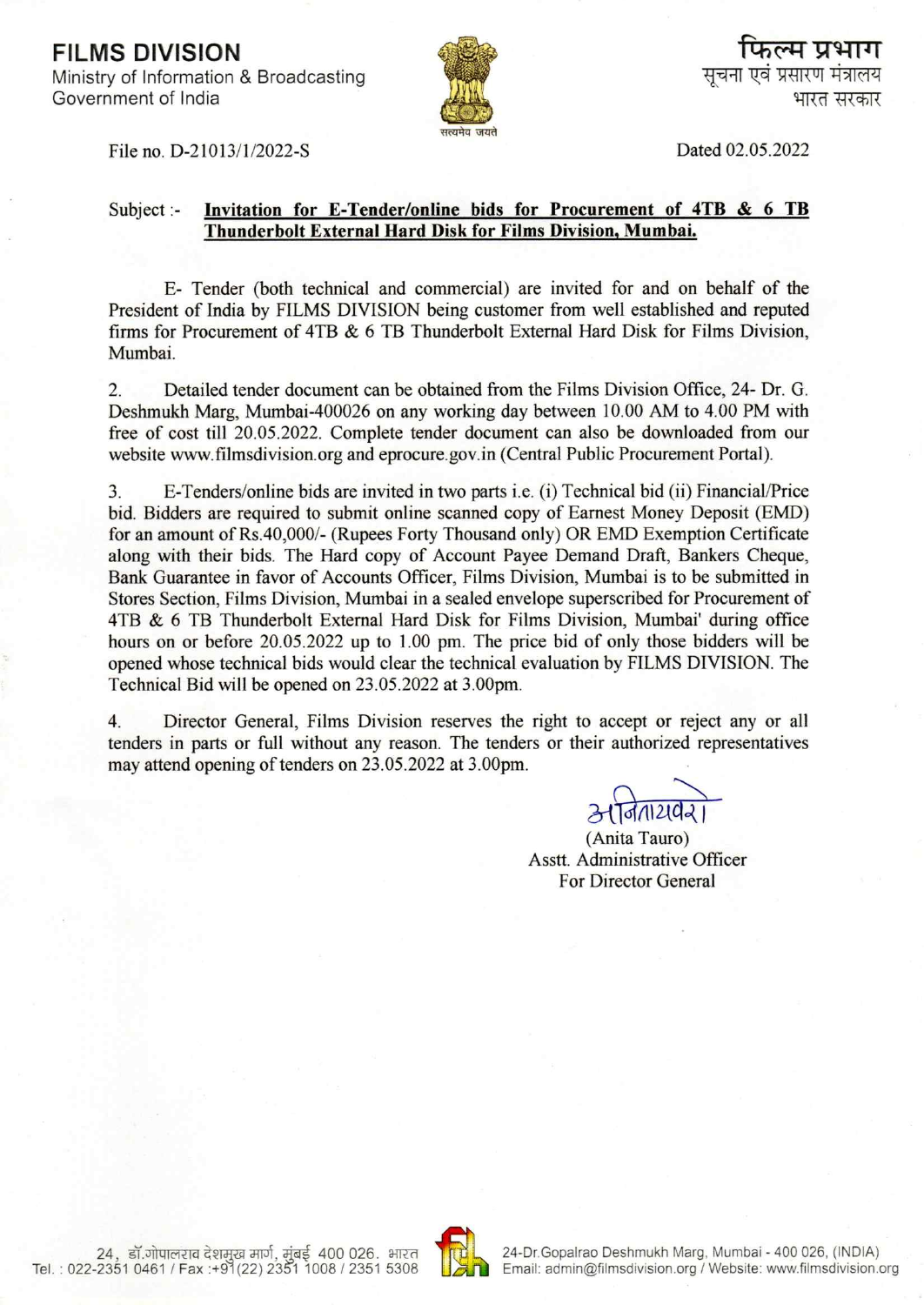### **(Online Bid)**

### **Films Division Ministry of Information & Broadcasting Government of India 24-Dr. G. Deshmukh Marg, Mumbai-400026**

### **REQUEST FOR PROPOSAL/TENDER DOCUMENT**

### **Invitation for E-TENDER/ONLINE BIDS for procurement of 4TB, 6TB Thunderbolt External Hard Disk for Films Division, Mumbai.**

#### **Request for Proposal (RFP) No.D-21013/1/2022-S Dated 02.05.2022**

1. Online Bids (Technical & Commercial) are invited for and on behalf of President of India for procurement 4TB, 6TB Thunderbolt **External Hard Disk** for Films Division; Mumbai listed in **Part II** of this **RFP.**

2. The address and contact numbers for seeking clarifications regarding this RFP are given below:

| a.             | Queries to be addressed to and<br>Postal address for sending the<br>Queries/EMD/Bid etc. | Assistant Administrative Officer,<br>Films Division, 24-Dr. G. Deshmukh Marg,<br>Mumbai-400026<br>(E-mail id-storesmum@filmsdivision.org) |
|----------------|------------------------------------------------------------------------------------------|-------------------------------------------------------------------------------------------------------------------------------------------|
| b.             | Name/designation of the contact<br>person/officer                                        | Shri P. Ellappan, Chief Editor                                                                                                            |
| $\mathbf{c}$ . | Telephone number of the contact<br>person/officer                                        | 022-23551414/022-23551355                                                                                                                 |
| d.             | e-mail id of contact<br>person/officer                                                   | storesmum@filmsdivision.org                                                                                                               |

### 3. **This RFP is divided into five parts as follows:**

- a. **Part I :-** Contains General Information and instructions for the Bidders about the RFP such as the instructions to the bidders for online bid submission, time, cost of tender document, EMD, place of submission and opening of tenders, modification and withdrawal of bid, clarification regarding contents of the bid/RFP and Validity period of tenders, etc.
- b. **Part II:** Containing essential details of the services/stores required, such as the Schedule of Requirements (SOR), Quantity, Quality, Scope of work, Technical parameters, Educational Qualifications, Nature of Consultancy, technical details, eligibility criteria, delivery period, delivery terms, consignee details, period of contract etc. along with number of documents to be uploaded online in PDF Format with technical bid followed by hard copies.
- c. **Part III**: Contains essential and standard Conditions of RFP, which will form part of the Contract with the successful Bidder.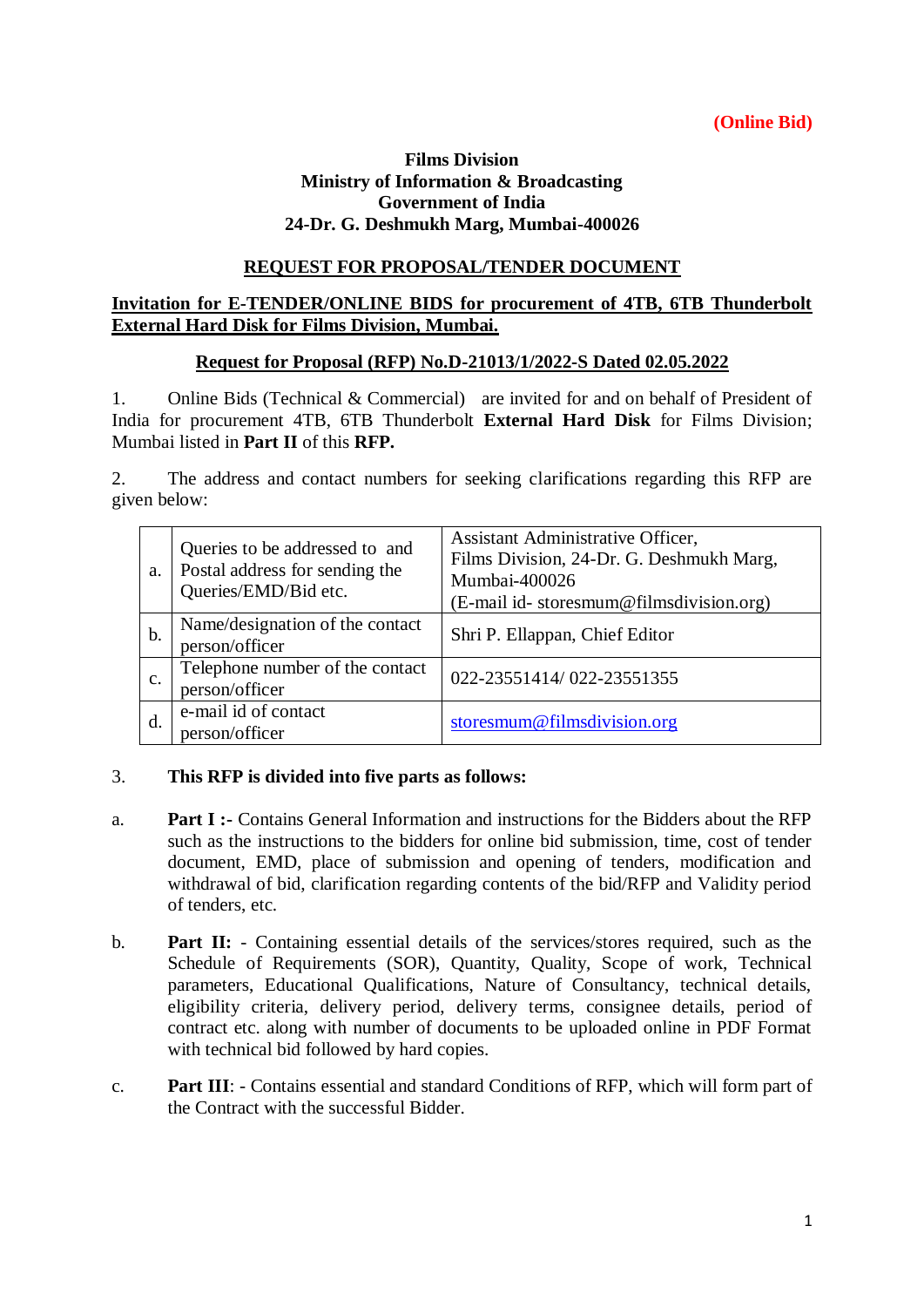- d. **Part IV**: Contains Special Conditions applicable to this RFP and which will also form part of the contract with the successful Bidder.
- e. **Part V**: Contains Evaluation Criteria and Format for Price Bids.

4. **This RFP is being issued with no financial commitment and the customer /Buyer reserves the right to change or vary any part thereof at any stage. Customer/Buyer also reserves the right to withdraw the RFP, should it become necessary at any stage.**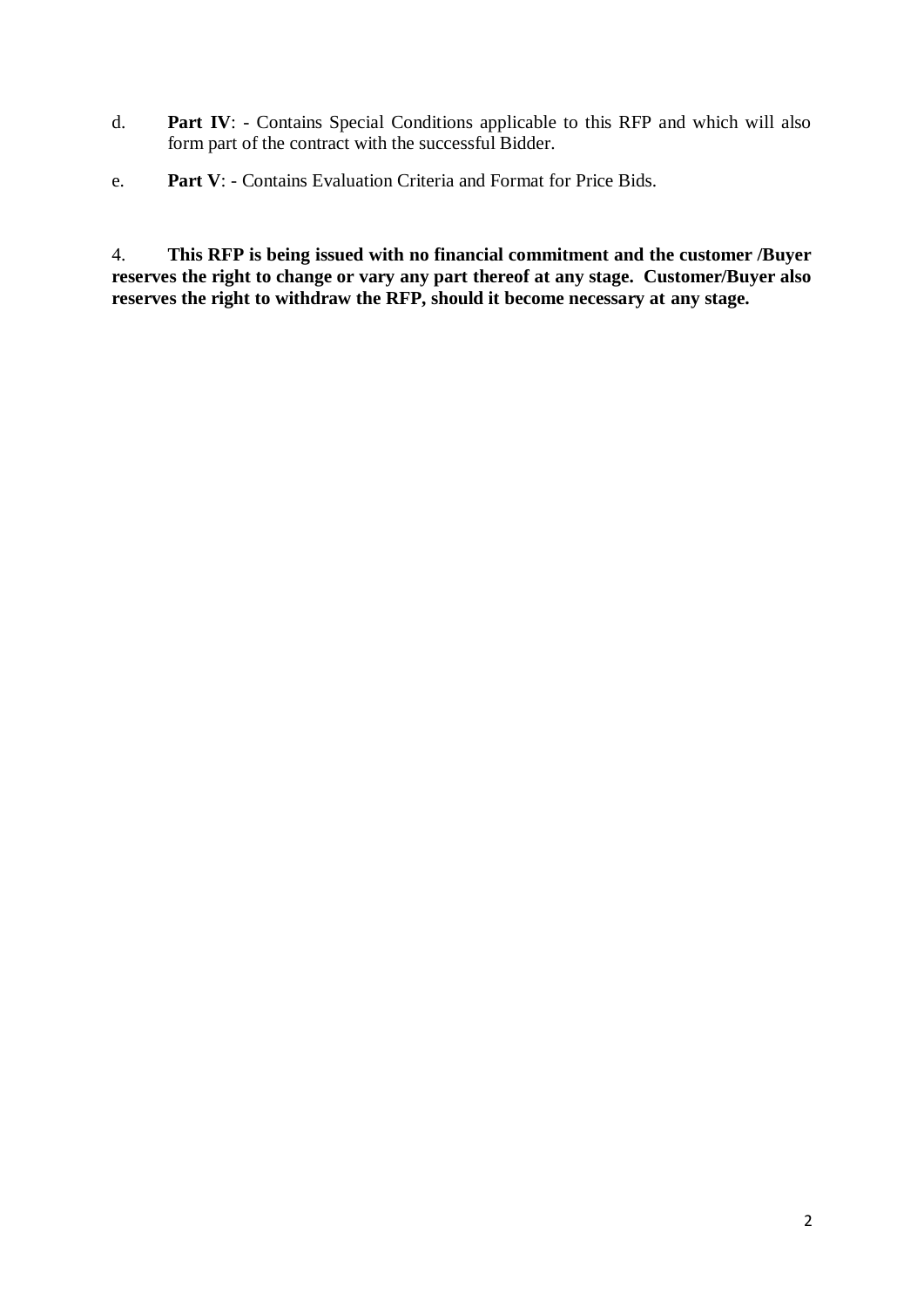### **Part I – General Information**

#### **1. Last date and time for submission of online Bids:**

### **22.05.2022 up to 13.00 hrs.**

The online Bids should be uploaded/sent by the due date and time. The responsibility to ensure this lies with the Bidder.

**2. Manner of submission of online Bids:** Instruction for online bid submission is given in detail at Annexure-I of this RFP. All the required documents in support of the eligibility criteria along with scanned copy of EMD are also to be uploaded along with the bids. The bidders are advised, in their own interest, to submit the requisite papers/documents with their bid as per the specifications/eligibility criteria indicated in part-II of the RFP failing which their bids may be declared as non-responsive/ineligible. Complete e-tender documents may be downloaded from the website of Central Public Procurement Portal **[\(http://eprocure.gov.in/eprocure/app\)](http://eprocure.gov.in/eprocure/app)** or from Departmental website **(www.filmsdivision.org)** with effect from the date of publication of the tender notice. Information or any issue of corrigendum related to this tender/RFP will be made available/uploaded only on the website of Central Public Procurement Portal and the Departmental website. Such amendments/modifications shall be binding on all the prospective bidders. **Late tenders will not be considered. No responsibility will be taken for any delay on account of non-delivery/non-submission of online bid on or before time. Bids sent by post/fax or e-mail will not be considered and liable to be rejected.**

# **3. Time and date for opening of online Bids:**

**23.05.2022 at 15.00 hrs.**

(If due to any exigency, the due date for opening of the Bids is declared a closed holiday, the Bids will be opened on the next working day at the same time or on any other day/time, as intimated by the customer/buyer).

### **4. Location for submission of EMD (in original):**

**Films Division,** 

**Stores Section, 2nd Floor, Phase-I building,** 

**Dr. Gopalrao Deshmukh Marg, Mumbai-400026**

The hard copy of the EMD (in original) is to be submitted in Stores Section in a sealed envelope superscribed "**E-Tender/online Bids for procurement of External Hard Disk for Films Division, Mumbai** during the office hours with effect from 02.05.2022 (from 6.00 pm) to 22.05.2022 (up to 1.00 pm ) in a sealed envelope superscribed name and title of the tender, RFP number and date of opening of bids on or before the closing date and time of e-submission of online bid failing which the bids will not be considered and liable to be rejected.

#### **5. Place of opening of the Bids: Films Division (Stores Section), 24-Dr. G. Deshmukh Marg, Mumbai-400026.**

The Bidders may depute their representatives, duly authorized in writing, to attend the opening of technical Bids on the due date and time. Details of EMD and technical clauses quoted by all Bidders will be read out in the presence of the representatives of all the Bidders. **This event will not be postponed due to non-presence of bidder's representative.**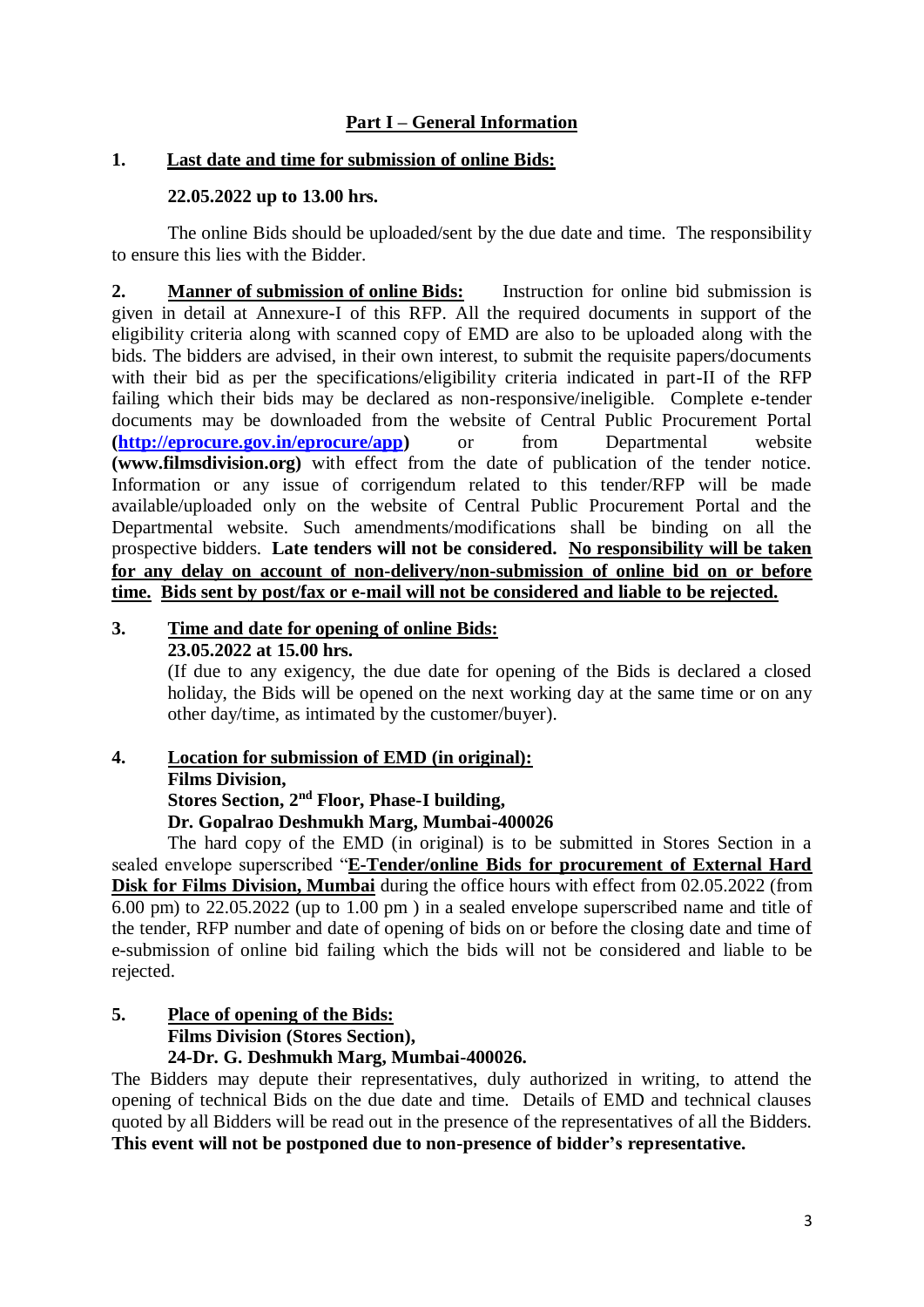### **6. Submission of online Bids:**

Online bids should be submitted by the Bidders under their original memo/letter head inter alia furnishing details like:-

- a) Scanned copy of DD/Bank Guarantee/FDR towards Earnest Money Deposit (EMD) Or EMD Exemption Certificate;
- b) Scanned copy of Company Profile;
- c) Scanned copy of Registration Certificate of Establishment issued by the concerned authority i.e. Municipal Corporation /State Government etc.;
- d) Scanned copy of PAN Card;
- e) Scanned copy of GST Registration Certificate/GST Number;
- f) Scanned copy of Udyog Adhar Memorandum (UAM) Number;
- g) Bank Branch addresses, account number with IFSC Code for e-payment with complete postal  $&$  e-mail address of their office;
- h) Annual Income Tax Returns filed for last three years;
- i) Work experience of similar nature with requisite proof;
- j) Scanned copy of the tender acceptance letter duly signed by the authorised representative of the firm as a token of acceptance of the terms & conditions of the RFP are also to be submitted online followed by hard copies of these documents.

**7. Modification and Clarification regarding contents of the RFP :** At any time prior to the deadline for e-submission of bids, the customer/buyer may for any reason, whether on its own initiative or in response to the clarification request by a prospective bidders, modify the bid document. Such modification/ amendment in the bid document/ RFP at any time prior to the deadline for e-submission of bid will be uploaded as "corrigendum" on Central Public Procurement Portal and Departmental website. Such amendment/modifications shall be binding on all the prospective bidders. Customer/Buyer at its discretion may extend the deadline for the e-submission of bids if the bid document undergoes changes during the bidding period in order to give prospective bidder time to take into the consideration the amendments while preparing their bids. A prospective bidder who requires clarification regarding the contents of the bidding documents shall notify to the customer/buyer in writing about the clarifications sought not later than 10(ten) days prior to the date of opening of the Bids. Copies of the query and clarification issued by the customer/buyer will be sent to all prospective bidders who have received the bidding documents and will also be posted on website ; www.filmsdivision.org.

**8. Modification and Withdrawal of Bids:** A bidder may modify or withdraw his online bid after submission provided that the written notice of modification or withdrawal is received by the customer/buyer prior to deadline prescribed for submission of online bids. A withdrawal notice may be sent by fax/e-mail but it must be followed by a signed confirmation copy to be sent by post and such signed confirmation should reach the customer not later than the deadline for submission of online bids. **No bid shall be modified after the deadline for submission of online bids. No online bid may be withdrawn in the interval between the**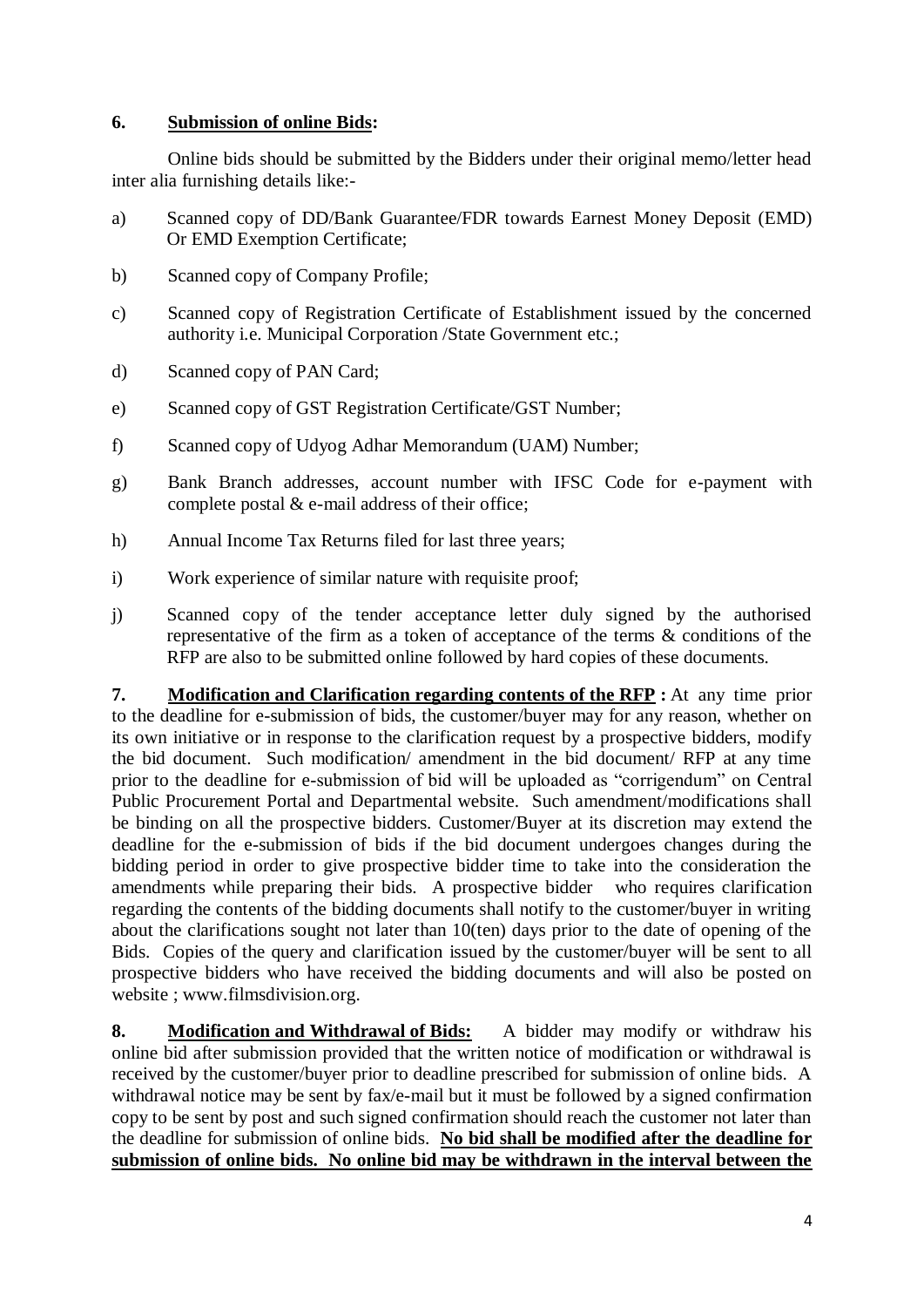**deadline for submission of bids and expiration of the period of bid validity specified. Withdrawal of a bid during this period will result in Bidder's forfeiture of bid security.**

**9. Clarification regarding contents of the Bids:** During evaluation and comparison of bids, the customer may, at its discretion, ask the bidder for clarification of his bid. The request for clarification will be given in writing and no change in prices or substance of the bid will be sought, offered or permitted. The customer/buyer also reserves the right to call for additional information from the bidders. **No post-bid clarification on the initiative of the bidder will be entertained.**

**10. Rejection of Bids:** Canvassing by the Bidder in any form, unsolicited letter and post-tender correction may invoke summary rejection with forfeiture of EMD. Conditional tenders will be rejected.

**11. Unwillingness to quote:** Bidders unwilling to quote should ensure that intimation to this effect reaches before the due date and time of opening of the Bid, failing which the defaulting Bidder may be delisted for the given range of items as mentioned in this RFP.

**12. Validity of Bids**: The Bids should remain valid for six months from the last date of submission of the Bids.

## 13. **Cost of tender:** Not applicable.

Complete tender document can be downloaded from our web site **www.filmsdivision.org and Central Public Procurement Portal.**

**14. Earnest Money Deposit:** Bidders are required to submit scanned copy of Earnest Money Deposit (EMD) for an amount of Rs. 40,000/-(Rs. Forty Thousand only) along with their bids. The EMD may be submitted in the form of an Account Payee Demand Draft, Banker's Cheque in favour of **Accounts Officer, Films Division**, **Mumbai,** or Bank Guarantee from any of the Public Sector Banks or a private Sector Bank authorized to conduct government business as per **Annexure-II.** EMD is to remain valid for a period of forty-five days beyond the final bid validity period. EMD of the unsuccessful bidders will be returned to them at the earliest after expiry of the final bid validity and latest on or before the 30<sup>th</sup> day after the award of the contract. The Bid Security of the successful bidder would be returned, without any interest whatsoever, after the receipt of Performance Security from them as called for in the contract. EMD is not required to be submitted by those Bidders who are registered with the Central Purchase Organization and Micro and Small Enterprises (MSEs) as defined in MSEs Procurement Policy issued by Department of MSME **as per Rule 170 of GFR-2017**. **The EMD will be forfeited if the bidder withdraws or amends, impairs or derogates from the tender in any respect within the validity period of their tender.** The hard copy of the EMD has to be submitted as per manner indicated in para-4 above.

**15. Two bid system-** It is a two bid system. Only the technical bids would be opened on the time and date mentioned above. Date of opening of financial/price bid will be intimated after evaluation and acceptance of technical bids by the customer/Buyer. Financial/price bids of only those firm will be opened, whose technical bids are found compliant/suitable after technical evaluation is done by the Films Division.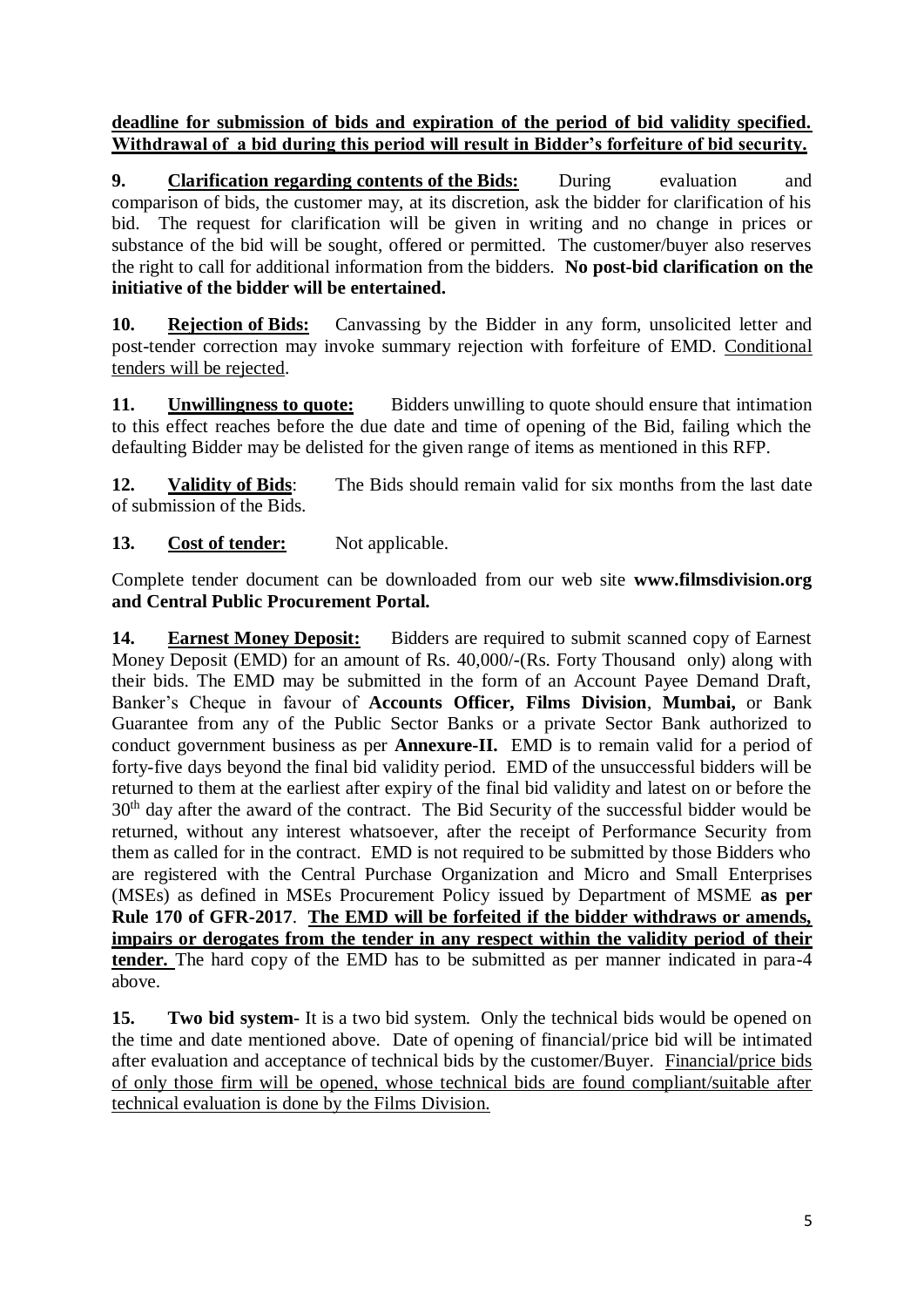### **Part II - Description and essential details of Items/Services required**

**1. Schedule of Requirements(SOR):** List of items / services required is as follows:

| Sr.<br>No. | <b>Specification/capacity of External Hard Discs</b><br>(Quote the brand) $(*)$ If the vendor is willing<br>to supply different brands, each brand may<br>be specified along with respective rate. | Approximate<br>Quantity<br>(Nos.) | <b>Specification</b><br>offered by<br><b>bidder</b> |
|------------|----------------------------------------------------------------------------------------------------------------------------------------------------------------------------------------------------|-----------------------------------|-----------------------------------------------------|
|            | <b>4TB</b> External Hard Disc with thunderbolt and<br>USB ports and power adaptor 7200 RPM                                                                                                         | 10                                |                                                     |
|            | <b>6TB</b> External Hard Disc with thunderbolt and<br>USB ports and power adaptor 7200 RPM                                                                                                         | 10                                |                                                     |

The above External hard disk should be compatible for both operating system Mac and Windows.

(\*) Quantity of all the items specified in the bid is subject to change at the discretion of the Director General, Films Division without any notice to the effect.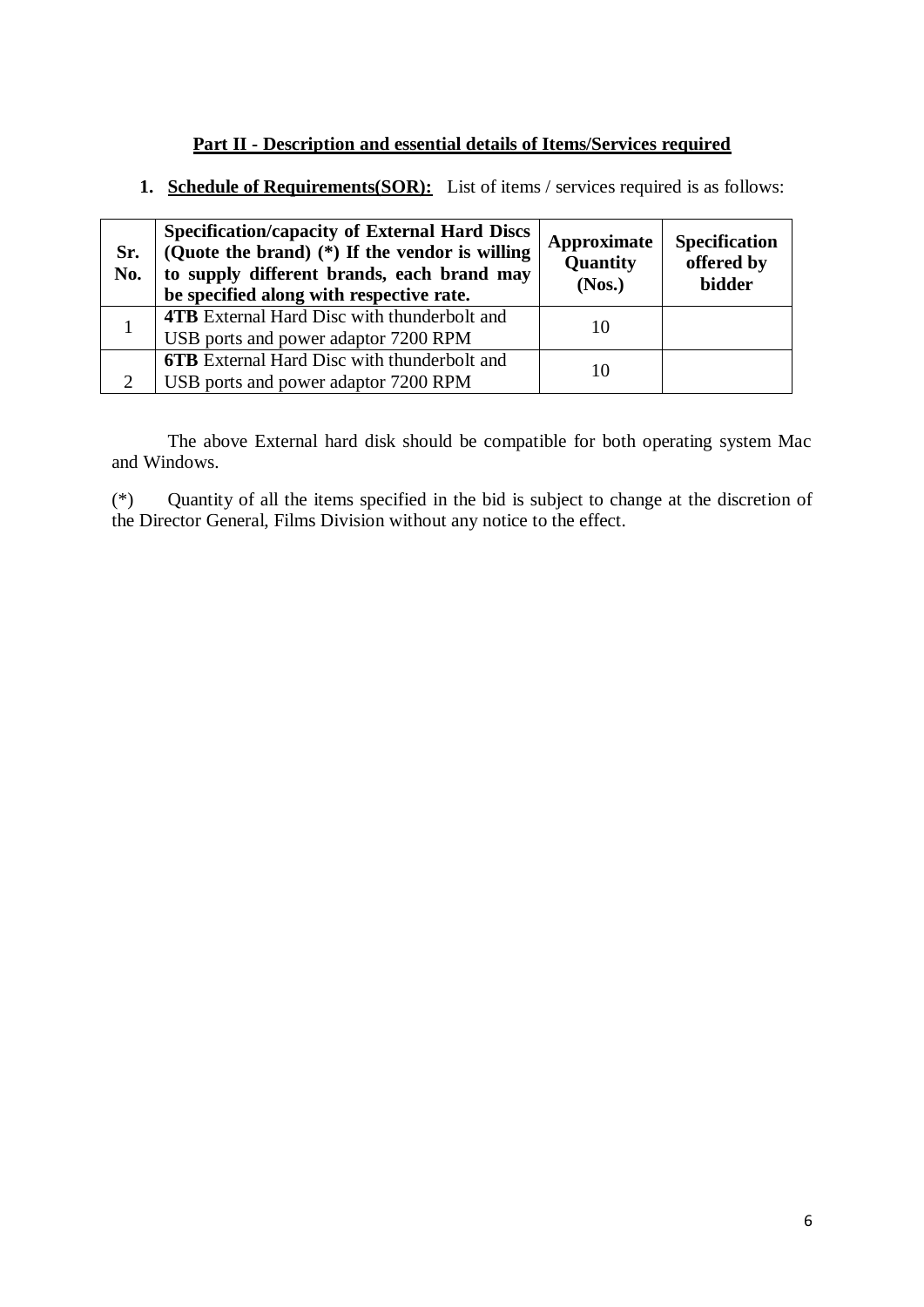### **Eligibility Criteria / Technical Details / Qualitative requirement / Scope of Work, specification of stores/equipments etc.:**

- a) **Eligibility criteria** : Supplier must be Authorized Dealer of all types **4TB/ 6TB** External Hard Disc with thunderbolt and USB ports and power adaptor 7200 RPM offered by him.
- b) **Scope of work** : Supply of **4TB /6TB** External Hard Disc with thunderbolt and USB ports and power adaptor 7200 RPM
- **c) Qualitative and Quantitative requirements** : As per detailed in Part-II

### d) **Copies of documents to be submitted by the bidder:**

- i. Scanned copy of DD/Bank Guarantee/FDR towards Earnest Money Deposit (EMD) or EMD
- ii. Exemption Certificate;
- iii. Scanned copy of Company Profile;
- iv. Scanned copy of Registration Certificate of Establishment issued by the concerned authority i.e. Municipal Corporation /State Government etc.;
- v. Scanned copy of PAN Card;
- vi. Scanned copy of GST Registration Certificate/GST Number;
- vii. Scanned copy of Udyog Adhar Memorandum (UAM)Number;
- viii. Bank Branch address, account number with IFSC Code for e-payment with complete postal  $&$  e-mail address of their office;
- ix. Annual Income Tax Returns filed for last three years;
- x. Work experience of similar nature with requisite proof;
- xi. Scanned copy of the tender acceptance letter duly signed by the authorised representative of the firm as a token of acceptance of the terms & conditions of the RFP are also to be submitted online followed by hard copies of these documents.

| e) | <b>Educational Qualifications</b>                                                        | : Not Applicable              |  |  |  |  |  |
|----|------------------------------------------------------------------------------------------|-------------------------------|--|--|--|--|--|
| f) | <b>Specifications</b>                                                                    | : Same as detailed in Part-II |  |  |  |  |  |
| g) | <b>Technical details with technical parameters</b>                                       | : Same as detailed in Part-II |  |  |  |  |  |
| h) | Requirement of training / on-job training                                                | : NA                          |  |  |  |  |  |
| i) | <b>Requirement of installation/commissioning</b>                                         | :NA                           |  |  |  |  |  |
| j) | <b>Requirement of Acceptance Trials and Joint Dispatch inspection etc.: NA</b>           |                               |  |  |  |  |  |
| k) | <b>Requirement of Technical documentation</b><br>description of accessories with Sr. No. | with<br>Challan<br>of<br>Copy |  |  |  |  |  |

- **l) Nature of assistance required after completion of warranty** : NA
- **m**) **Requirement of pre-site/equipment inspection** :NA
- **n)** Any other details, as considered necessary depending upon nature of tender/case.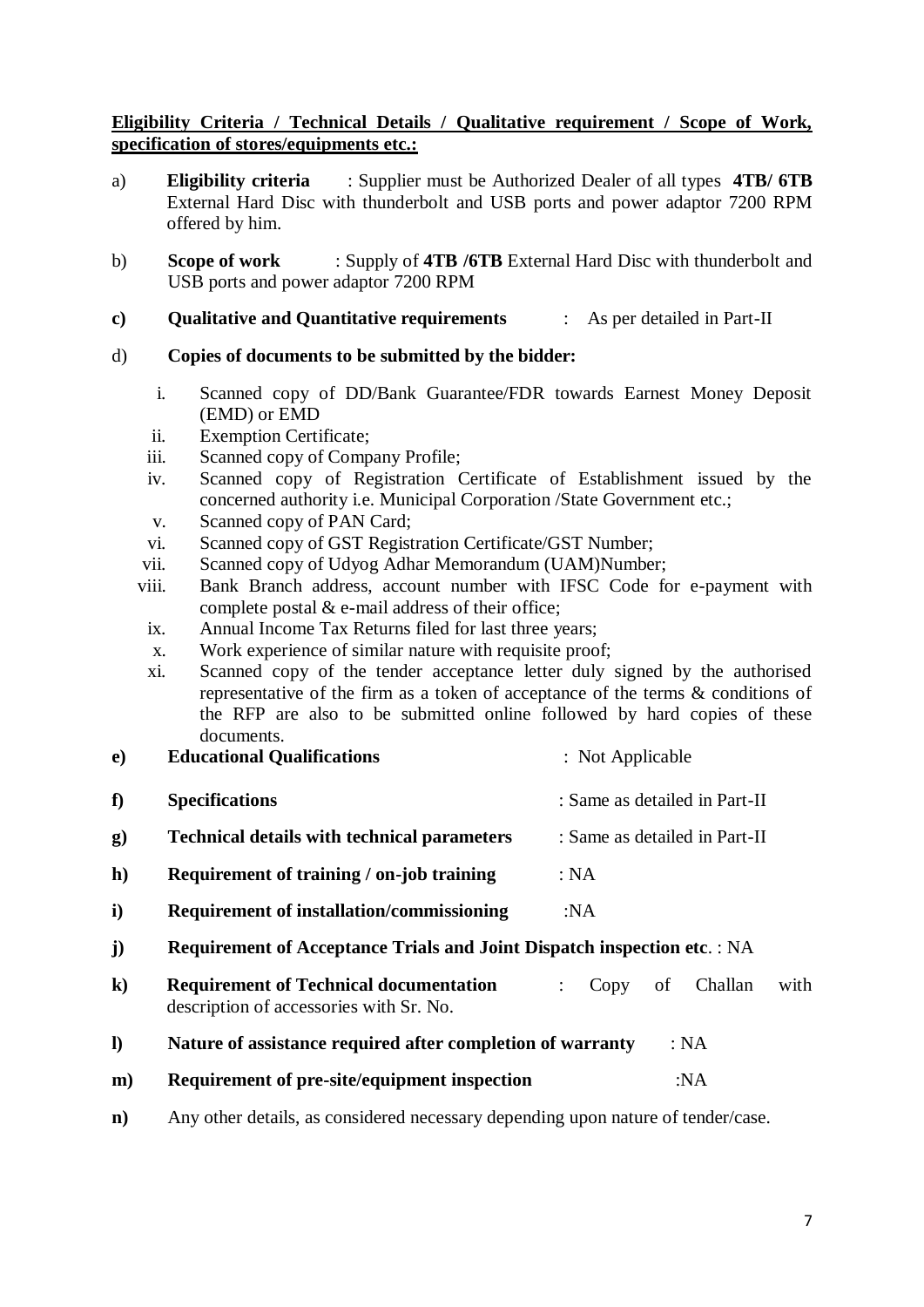**2. Two-Bid System -** In respect of Two-bid system, Bidders are required to furnish clause by clause compliance in respect of eligibility criteria, qualitative requirements, technical details and specifications etc. bringing out clearly the deviations, if any. The Bidders are advised to submit the compliance statement in the following format along with Technical Bid –

| Para of RFP eligibility<br>criteria/qualitative<br>requirement/technical<br>details and<br>specification of stores/ | Specification of<br>stores/equipments/<br>item offered | Compliance<br>to RFP<br>specification<br>$-$ whether<br>Yes / No | In case of non-<br>compliance,<br>deviation from RFP<br>to be specified in an<br>unambiguous terms |
|---------------------------------------------------------------------------------------------------------------------|--------------------------------------------------------|------------------------------------------------------------------|----------------------------------------------------------------------------------------------------|
| equipments                                                                                                          |                                                        |                                                                  |                                                                                                    |

- **3. Delivery Period -** Delivery period for supply of items/services would be within 5 **days** from the effective date of **Purchase Order**. Please note that Purchase Order can be cancelled unilaterally by the Buyer/Customer in case items are not received within the stipulated delivery period. Extension of delivery period will be at the sole discretion of the Buyer/Customer with applicability of LD clause.
- **4. Delivery Terms** –The Hard Disks are to be delivered at, 2<sup>nd</sup> Floor, Stores Section, Phase-I Bldg, Stores Section, Films Division 24-Dr.G.Deshmukh Marg, Mumbai-400 026. The Delivery of Hard Disks will be on regular basis and within 5 days against Purchaser Order during the Contract Period.

### **INCOTERMS for Delivery and Transportation - ("E" / F"" / "C" / "D" Terms)**

Unless otherwise specifically agreed to by the Buyer/Customer and the Seller/Supplier/Contractor and incorporated in the contract, the applicable rules & regulations for transportation of goods from foreign countries will be as per the contemporary version of International Commercial Terms (INCOTERMS) evolved by International Chamber of Commerce, Paris. Definition of Delivery Period is given below

| Sr. | <b>TERMS OF DELIVERY</b>           | <b>DATE OF DELIVERY</b>                          |
|-----|------------------------------------|--------------------------------------------------|
|     |                                    | The date of delivery of Hard Disks will be on    |
| 1   | Local Delivery at Site             | regular basis and within 5 days from the date of |
|     |                                    | Purchase Order                                   |
| 2   | Ex-works                           | <b>NA</b>                                        |
| 3   | F.O.R. Station of Dispatch         | <b>NA</b>                                        |
| 4   | <b>By Post Parcel</b>              | <b>NA</b>                                        |
| 5   | Dispatch by Air                    | <b>NA</b>                                        |
| 6   | F.O.R. Destination                 | <b>NA</b>                                        |
| 7   | C.I.P. Destination                 | <b>NA</b>                                        |
| 8   | F.A.S. Port of Shipment            | <b>NA</b>                                        |
| 9   | F.O.B. Port of Shipment            | <b>NA</b>                                        |
| 10  | C.I.F. Port of Destination arrived | <b>NA</b>                                        |

Note - The FAS, FOB & CIF terms of delivery are applicable for goods which are directly imported from foreign countries against the subject contract and not imported already by the Seller/Supplier under its own arrangement. The CIP terms of delivery may be applied both for domestic as well as imported supplies. Only (a) will be applicable.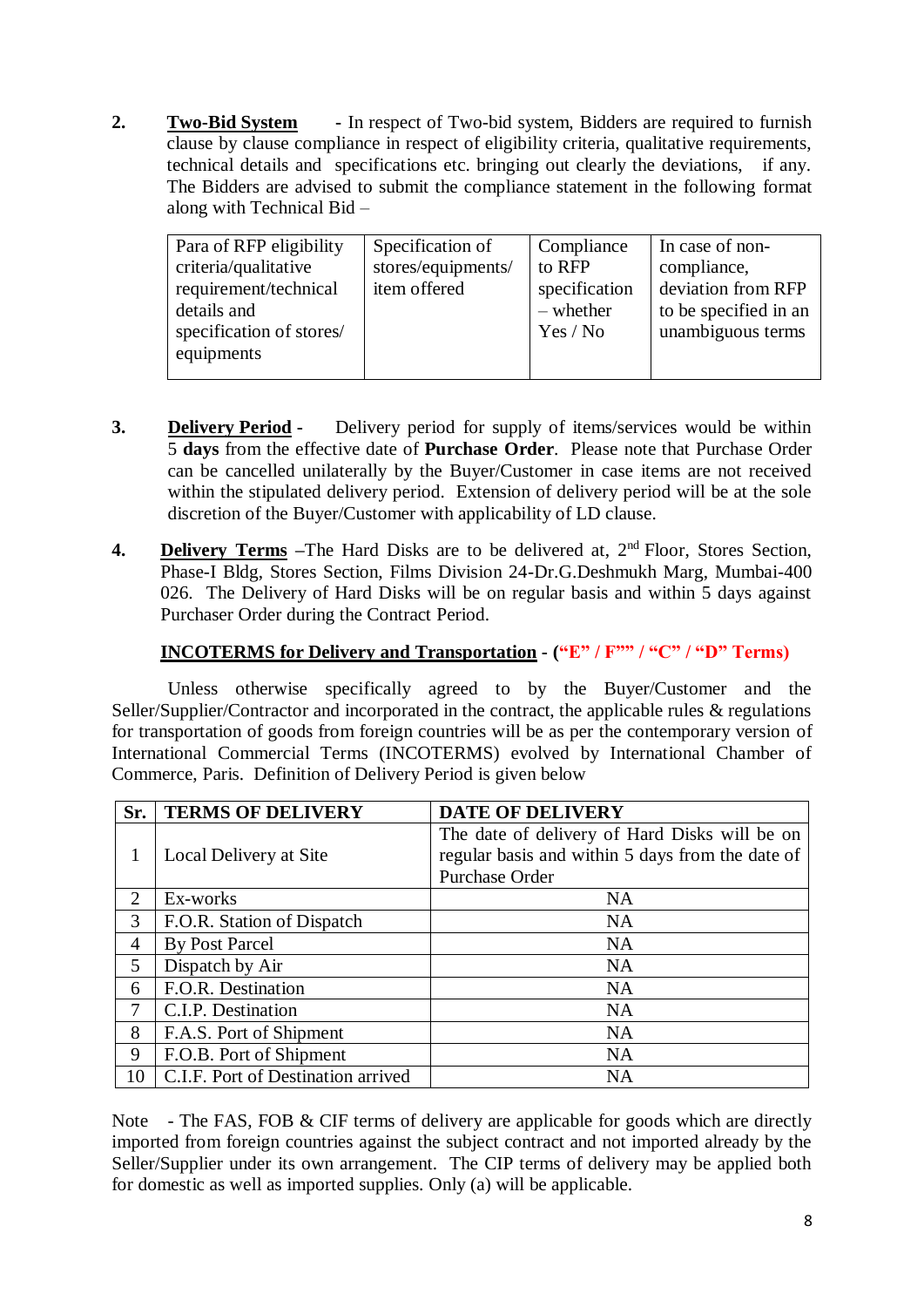**5. Consignee details –** Stores Section, Films Division, Phase-I Building, 24- Dr.G.Deshmukh Marg, Mumbai-400 026.

**6. Period of Delivery-** The Contract would be for **one year** from the effective date of contract. Please note that Contract can be cancelled unilaterally by the customer/ buyer in case services are not received as per quality and standard specified in the RFP and contract within the contracted period. The customer/buyer reserves the right to exercise the option clauses and repeat order clauses as per text given in Chapter IV of this RFP.

### OR

#### Not applicable

OR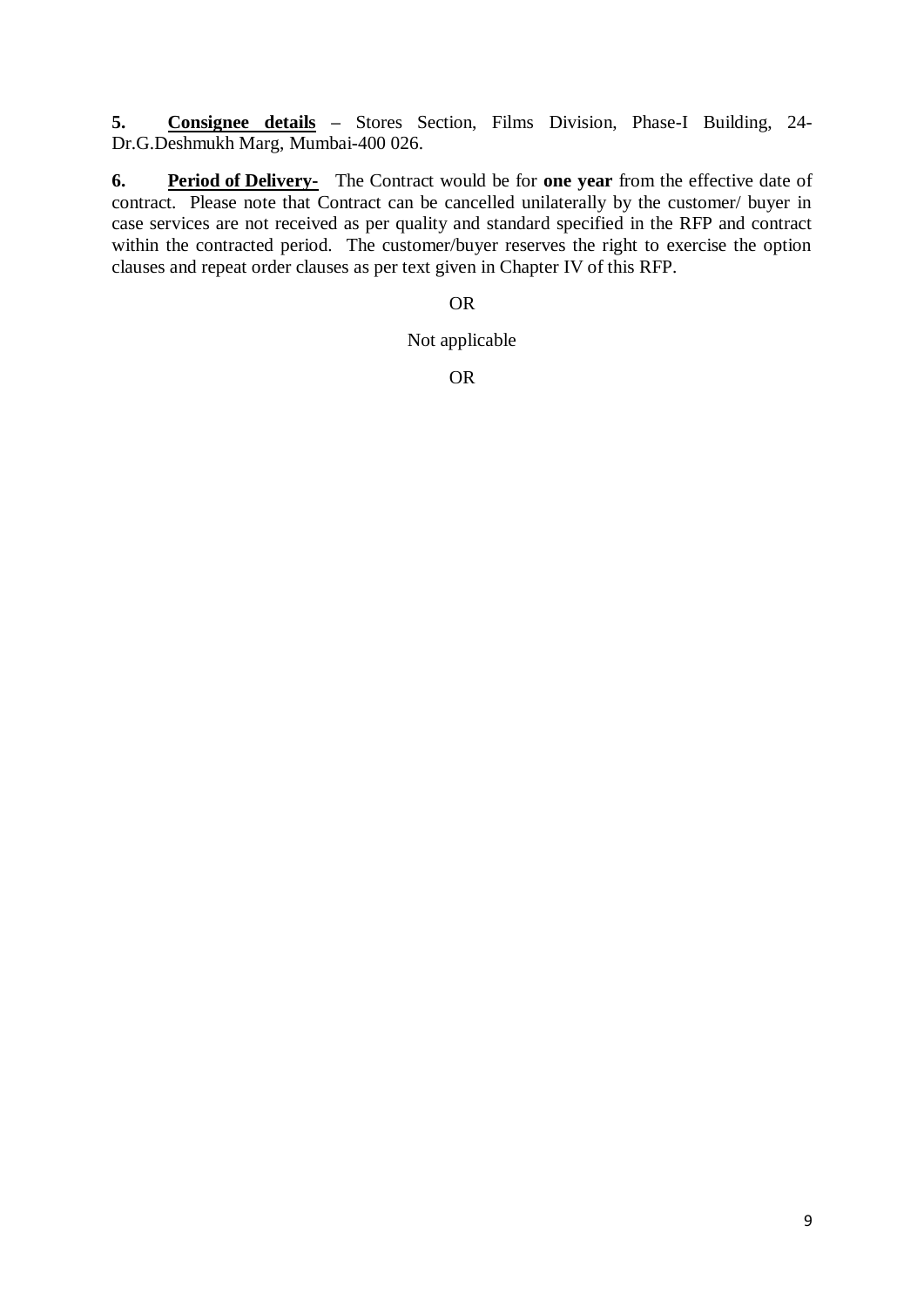### **Part III – Standard Conditions of RFP**

**The Bidder is required to give confirmation of their acceptance of the essential and Standard Conditions of the Request for proposal mentioned below which will automatically be considered as part of the Contract concluded with the successful Bidder(i.e. Contractor/Supplier in the contract) as selected by the customer/buyer. Failure to do so may result in rejection of the Bid submitted by the Bidder.**

1. **Law:** The Contract shall be considered and made in accordance with the laws of the Republic of India. The contract shall be governed by and interpreted in accordance with the laws of the Republic of India.

2. **Effective Date of Contract**: The contract shall come into effect on the date of signatures of both the parties on the contract (Effective Date) and shall remain valid until the completion of the obligations of the parties under the contract. The deliveries and supplies and performance of the services shall commence from the effective date of the contract.

3. **Arbitration:** All disputes or differences arising out of or in connection with the contract shall be settled by bilateral discussions. Any dispute, disagreement or question arising out of or relating to the Contract or relating to services or performance, which cannot be settled amicably, may be resolved through arbitration. The format of arbitration clause in respect of indigenous private bidders, foreign bidders and CPSU are given in Annexure-III, IV & V respectively.

4. **Penalty for use of Undue influence**:The contractor/supplier undertakes that he has not given, offered or promised to give, directly or indirectly, any gift, consideration, reward, commission, fees, brokerage or inducement to any person in service of the customer or otherwise in procuring the Contracts or forbearing to do or for having done or forborne to do any act in relation to the obtaining or execution of the present Contract or any other Contract with the Government of India for showing or forbearing to show favour or disfavour to any person in relation to the present Contract or any other Contract with the Government of India. Any breach of the aforesaid undertaking by the Contractor/Supplier or any one employed by him or acting on his behalf (whether with or without the knowledge of the contractor) or the commission of any offers by the contractor or anyone employed by him or acting on his behalf, as defined in chapter IX of the Indian Penal Code, 1860 or the Prevention of Corruption Act, 1986 or any other Act enacted for the prevention of corruption shall entitle the customer to cancel the contract and all or any other contracts with the contractor and recover from the contractor the amount of any loss arising from such cancellation. A decision of the customer or his nominee to the effect that a breach of the undertaking had been committed shall be final and binding on the Contractor. Giving or offering of any gift, bribe or inducement or any attempt at any such act on behalf of the contractor towards any officer/employee of the customer or to any other person in a position to influence any officer/employee of the customer for showing any favour in relation to this or any other contract shall render the contractor to such liability/penalty as the customer may deem proper, including but not limited to termination of the contract, imposition of penal damages, forfeiture of the Bank Guarantee and refund the amounts paid by the customer.

5. **Agents/Agency Commission:** The contractor/Supplier confirms and declares to the customer that the contractor is the original provider of the services referred to in this Contract and has not engaged any individual or firm, whether Indian or foreign whatsoever, to intercede, facilitate or in any way to recommend to the Government of India or any of its functionaries whether officially or unofficially, to the award of the contract to the contractor,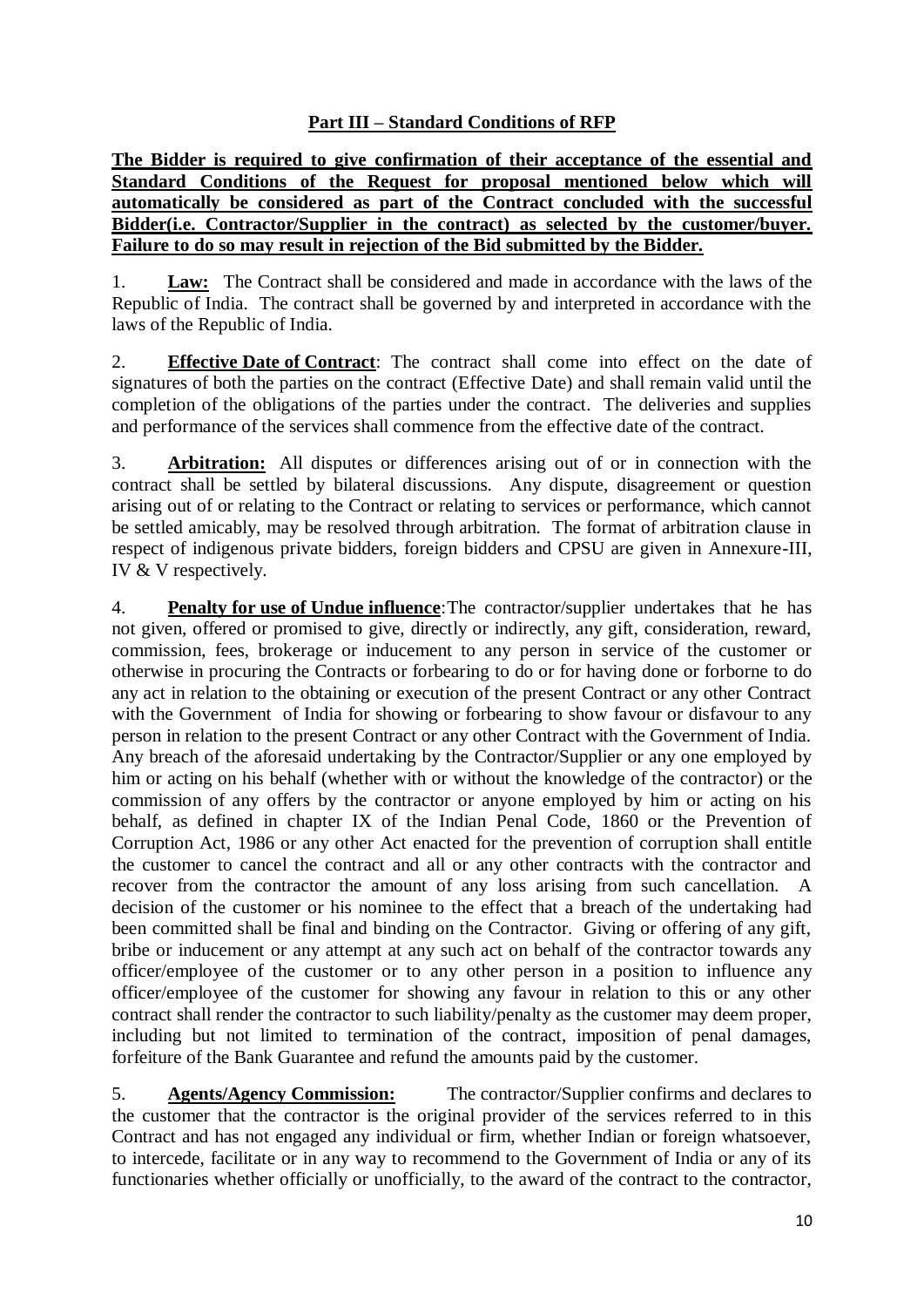nor has any amount been paid, promised or intended to be paid to any such individual or firm in respect of any such intercession, facilitation or recommendation. The contractor agrees that if it is established at any time to the satisfaction of the customer that the present declaration is in any way incorrect or if at a later stage it is discovered by the customer that the contractor has engaged any such individual/firm, and paid or intended to pay any amount, gift, reward, fees, commission or consideration to such person, party, firm or institution, whether before or after the signing of this contract the contractor will be liable to refund that amount to the customer. The contractor will also be debarred from entering into any supply Contract with the Government of India for a minimum period of five years. The customer will also have a right to consider cancellation of the Contract either wholly or in part, without any entitlement or compensation to the Contractor who shall in such an event be liable to refund all payments made by the customer in terms of the contract along with interest at the rate of 2% per annum above 18% penal rate.

The customer will also have the right to recover any such amount from any contracts concluded earlier by contractor/supplier with the Government of India or with customer/buyer i.e. FILMS DIVISION.

6. **Access to Books of Accounts:** In case it is found to the satisfaction of the customer that the contractor has engaged an Agent or paid commission or influenced any person to obtain the contract as described in clauses relating to Agents/Agency Commission and penalty for use of undue influence, the Contractor, on a specific request of the customer shall provide necessary information/inspection of the relevant financial documents/information.

7. **Non-disclosure of Contract documents:** Except with the written consent of the customer, contractor shall not disclose the contract or any provision of the contract or information related to services thereof to any third party.

8. **Penalty and Liquidated Damages:** In the event of the contractor failure to submit the Bonds, Guarantees and Documents, supply the coordinator, supervisor and office helpers & services as specified in this contract, the customer may, at his discretion, withhold any payment until the completion of the contract. The customer may also deduct from the contractor as agreed, liquidated damages to the sum of 1% of the contract price of the delayed services mentioned above for each day subject to the maximum value of the Liquidated Damages being not higher than 10% of the value of delayed services.

9. **Termination of Contract:** The customer shall have the right to terminate this Contract in part or in full in any of the following cases:-

- (a) The delivery of the materials is delayed for causes not attributed to Force Majeure for more than one month after the date of Purchase Order.
- (b) The contractor is declared bankrupt or becomes insolvent.
- (c) The delivery of services is delayed due to causes of Force Majeure by more than 01 months provided Force Majeure clauses is included in contract.
- (d) The customer has noticed that contractor has utilized the services of any agent in getting this contract and paid any commission to such individual/company etc.
- (e) As per decision of the Arbitration Tribunal.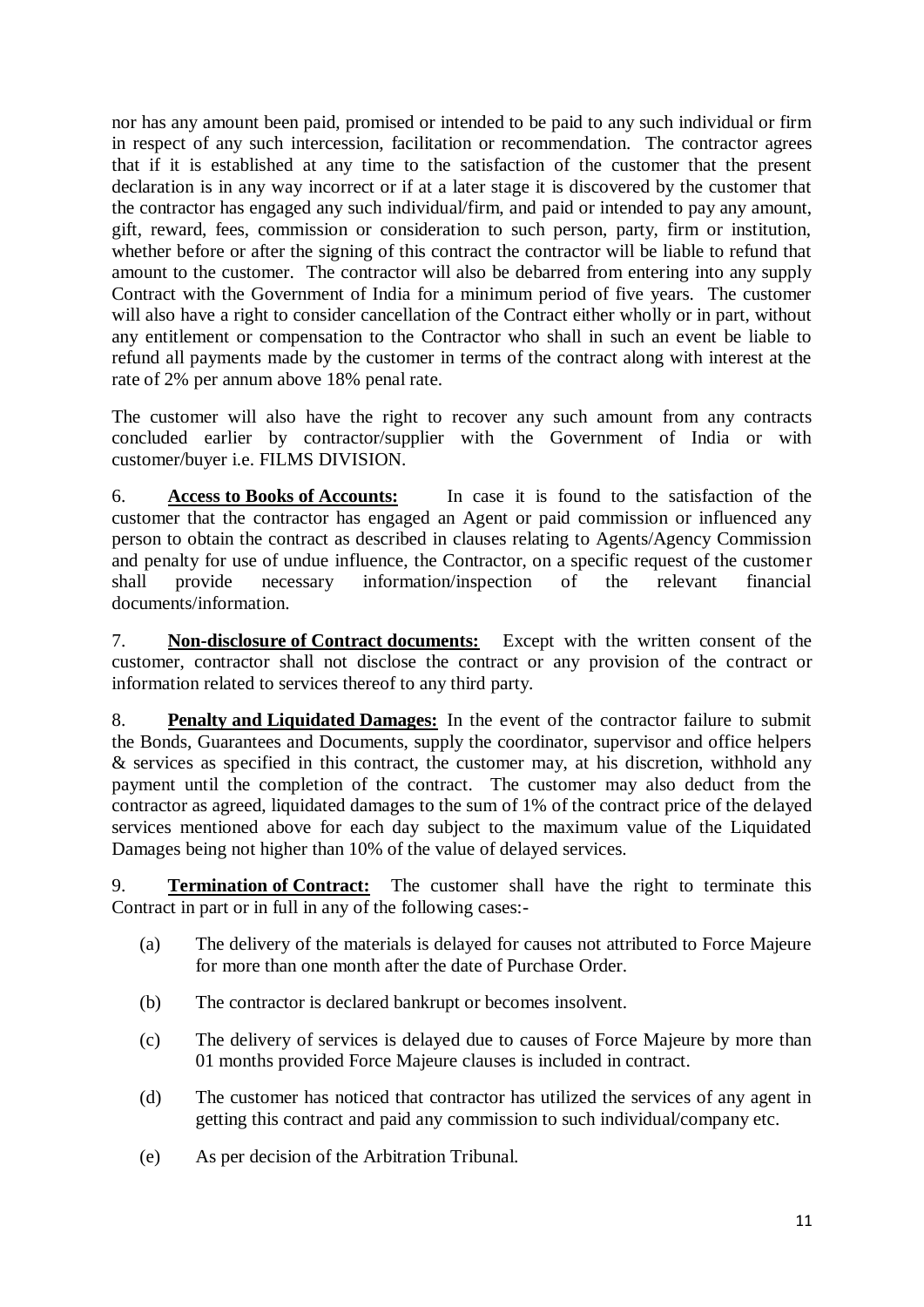10. **Notices:** Any notice required or permitted by the contract shall be written in the English language and may be delivered personally or may be sent by FAX or registered prepaid mail/airmail, addressed to the last known address of the party to whom it is sent.

11. **Transfer and Sub-letting:** The contractor has no right to give, bargain, sell, assign or sublet or otherwise dispose of the contract or any part thereof, as well as to give or to let a third party take benefit or advance of the present Contract or any part thereof.

12. **Patents and other Industrial Property Rights:** The prices stated in the present Contract shall be deemed to include all amounts payable for the use of patents, copyrights, registered charges, trademarks and payments for any other industrial property rights. The Contractor shall indemnify the customer against all claims from a third party at any time on account of the infringement of any or all the rights mentioned in the previous paragraphs whether such claims arise in respect of manufacture or use. The contractor shall be responsible for the completion of the services in satisfactory manner during the currency of the contract.

13. **Amendments:** No provision of present contract shall be changed or modified in any way (including this provision) either in whole or in part except by an instrument in writing made after the date of this Contract and signed on behalf of both the parties and which expressly states to amend the present Contract.

### 14. **Statutory Duties & Taxes:**

- (a) Any change in any duty/tax upward/downward as a result of any statutory variation taking place within contract terms shall be allowed to the extent of actual quantum of such duty/tax paid by the contractor. Similarly, in case of downward revision in any duty/tax, the actual quantum of reduction of such duty/tax shall be reimbursed to the customer by the contractor. All such adjustments shall include all reliefs, exemptions, Rebates, concession etc. if any obtained by the contractor.
- (b) If it is desired by the Bidder to ask for the GST to be paid as extra, the same must by specifically stated. In the absence of any such stipulation in the bid, it will be presumed that the prices quoted by the Bidder are inclusive of GST and no liability will be developed upon the Customer.
- (c) On the Bids quoting GST, the rate and the nature of GST applicable at the time of supply should be shown separately. GST will be paid to the Contractor at the rate at which it is liable to be assessed or has actually been assessed provided the transaction of services is legally liable to GST and the same is payable as per the terms of the contract.

15. **Pre-Integrity Pact Clause:** An "Integrity Pact" would be signed between the customer & successful contractor. This is a binding agreement between the customer and contractor for specific contracts in which the customer promises that it will not accept bribes during the procurement and services process and bidder promise that they will not offer bribes. Under this Pact, the Bidders for specific services or contracts agree with the customer to carry out the procurement and services in a specified manner. Elements of the Pact are as follows:

a. A pact (contract) between the (Principal/ Office) and successful contractor for this specific activity (the successful Bidder);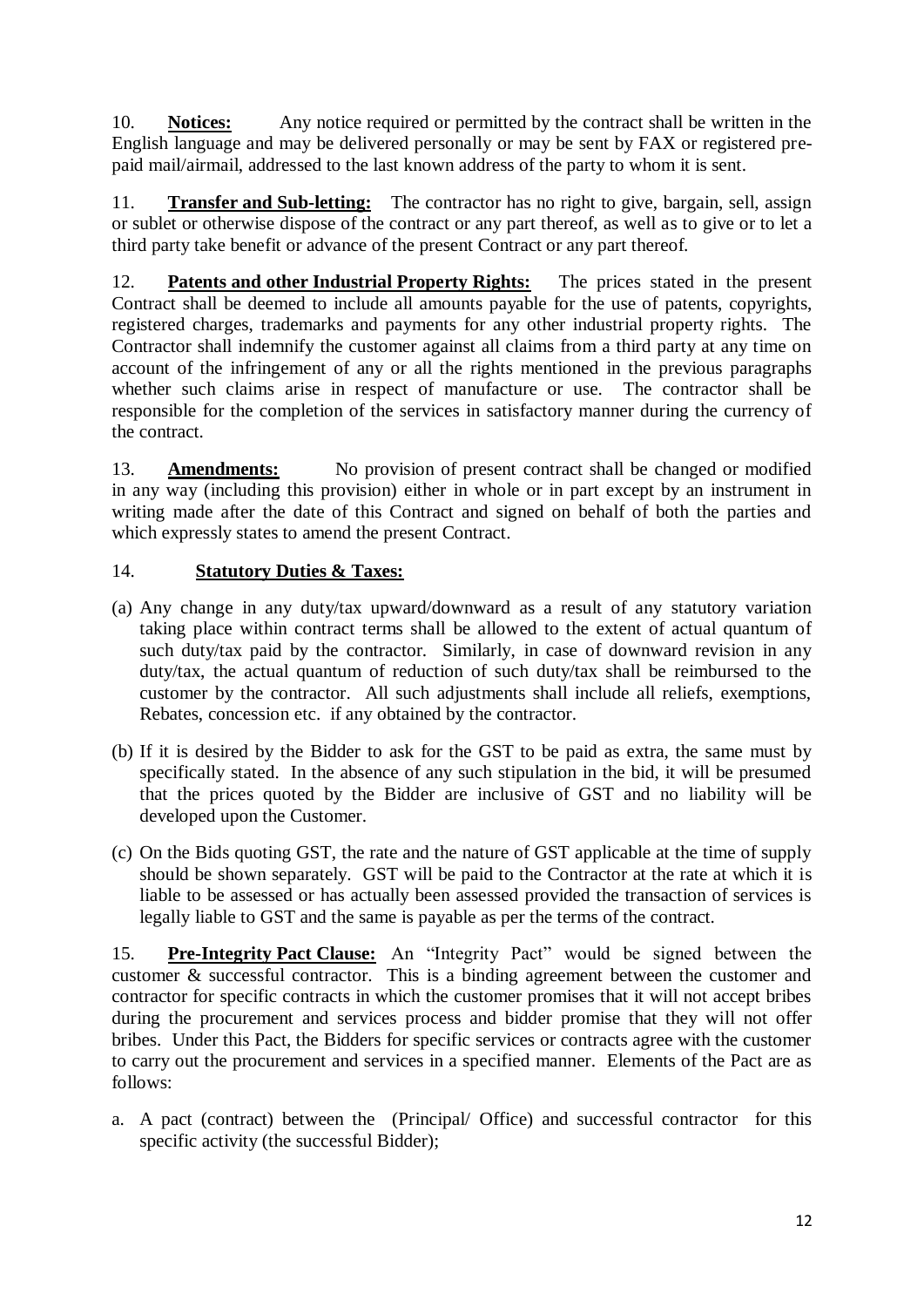- b. An undertaking by the Principal/Office that its officials will not demand or accept any bribes, gifts etc., with appropriate disciplinary or criminal sanctions in case of violation;
- c. A statement by successful Bidder that it has not paid, and will not pay, any bribes;
- d. An undertaking by successful Bidder to disclose all payments made in connection with the contract in question to anybody (including agents and other middlemen as well as family members, etc. of officials); the disclosure would be made either at the time of signing of contract or upon demand of the Principal, especially when a suspicion of a violation by that successful bidder/contractor emerges;
- e. The explicit acceptance by successful Bidder that the no-bribery commitment and the disclosure obligation as well as the attendant sanctions remain in force for the winning Bidder until the contract has been fully executed.
- f. Undertaking on behalf of a successful Bidding company/ contractor will be made "in the name for and on behalf of the company's Chief Executive Officer".
- g. The following set of sanctions shall be enforced for any violation by a Bidder of its commitments or undertaking:
- (i) Denial or loss of contracts;
- (ii) Forfeiture of the bid security and performance bond;
- (iii)Liability for damages to the principal/office and the competing Bidders; and
- (iv)Debarment of the violator by the Principal/Office for an appropriate period of time.
- h. Bidders are also advised to have a company code of conduct (clearly rejecting the use of bribes and other unethical behaviors and compliance program for the implementation of the code of conduct throughout the company.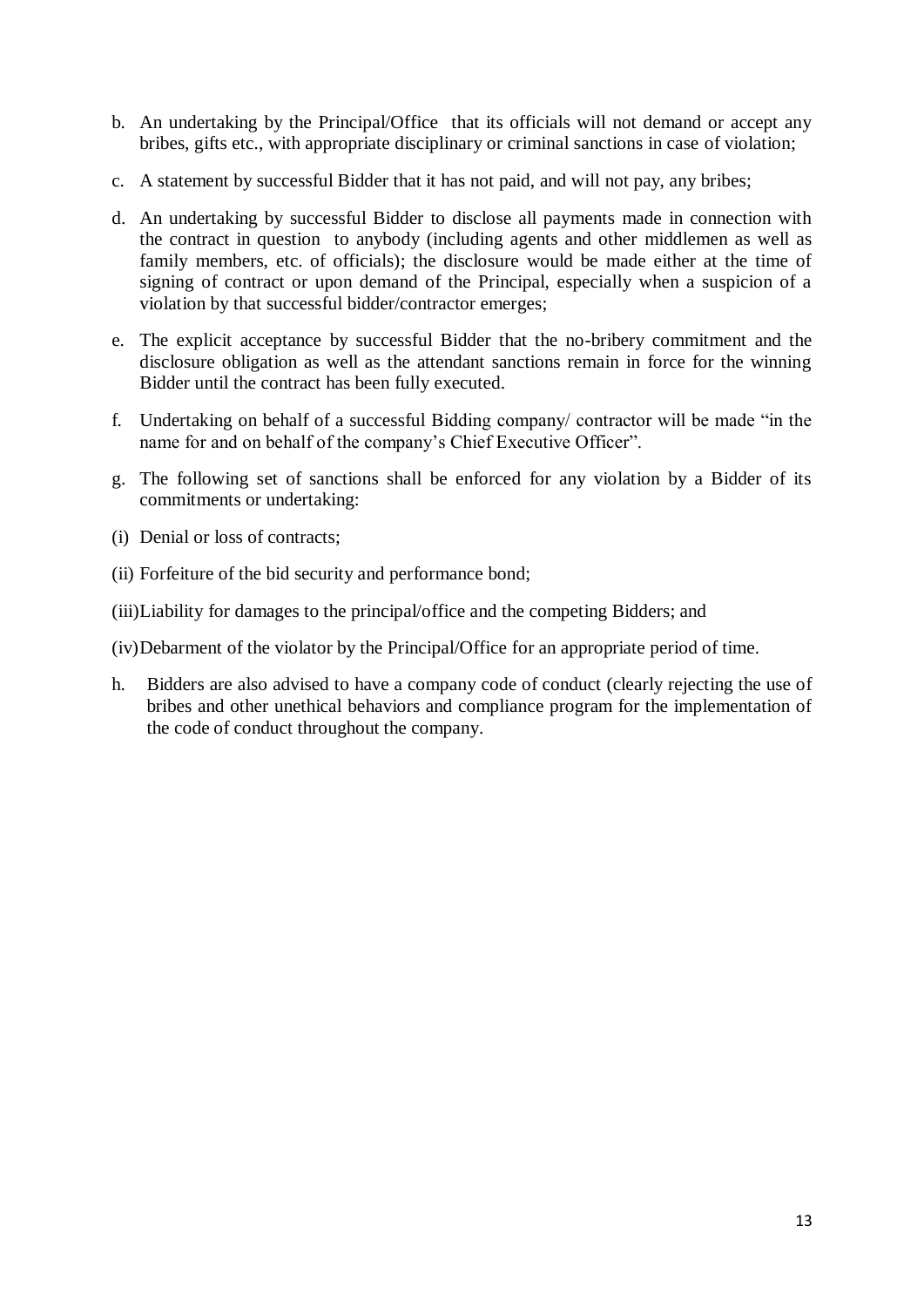### **Part IV-Special Conditions of RFP**

**The Bidder is required to give confirmation of their acceptance of Special conditions of the RFP mentioned below which will automatically be considered as part of the Contract concluded with the successful Bidder. (i.e. Contractor/Supplier in the contract) as selected by the customer. Failure to do may result in rejection of Bid submitted by the Bidder.**

#### 1. **Performance Guarantee:**

The Bidder will be required to furnish a Performance Guarantee by way of Bank Guarantee through a public sector bank or a private section bank authorized to conduct government business (ICICI Bank Ltd., Axis Bank Ltd or HDFC Bank Ltd.) for a sum equal to 5% of the contract value within 30 days of receipt of the confirmed order. Performance Bank Guarantee should be valid up to 60 days beyond the date of completion of Contract period. The specimen of PBG is given in Annexure VI.

- **2. Option clause :** Not applicable
- **3**. **Repeat Order Clause** : Not Applicable

**The contract will have a Repeat Order Clause, wherein the customer can order up to same quantity of Hard Disk under the present contract within currency of the contract at the same rate, terms & conditions of the contract. The Bidder is to confirm acceptance of this clause. It will be entirely the discretion of the customer to place the Repeat Order or not.** 

**4. Payment Terms:** It will be mandatory for the Bidders to indicate their bank account numbers and other relevant e-payment details so that e-payments could be made through instead of payment through cheques. The payment will be made by ECS after submitting Tax Invoice in triplicate along with Pre-Receipt & Mandate Form. No advance payment will be made under any circumstances.

**5. Paying Authority:** The payment would be made on submission of following documents:-

- (i) Ink signed copy of contractor bills
- (ii) Delivery Challan with Sr. No. of each item indicated in Challan.
- (iii) Mandate Form
- (iv) Details for electronic payment viz. Account holder's name, Bank name, Branch name and address, Account type, Account number, IFSC code, MICR code (if these details are not incorporated in supply order/contract).
- (v) Any other document/certificate that may be provided for in the Job Order/Contract.
- (vi) User Acceptance & Satisfactory Services Report.
- (vii) Xerox copy of PBG.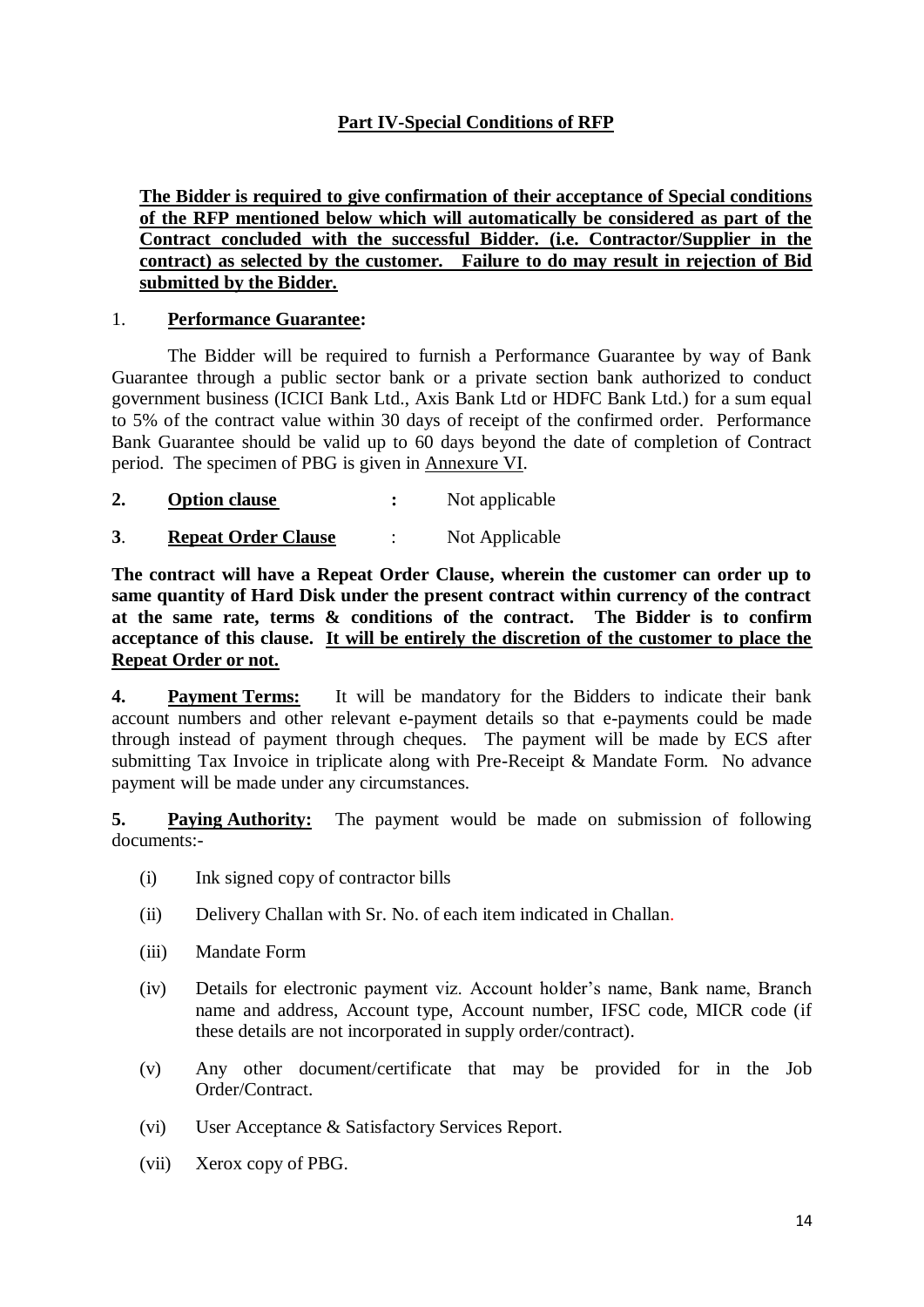**6. Fall Clause:** The following Fall clause will form part of the contract placed on successful Bidder:

i) The price charged for the material supplied under the contract by the contractor shall in no even exceed the lowest price at which the contractor provides the material of identical description to any persons/organization including the customer or any department of the Central Government or any department of state government or any statutory undertaking of the central or state government as the case may be during the period till performance of material during the currency of the contract is completed.

ii) If at any time, during the staid period the contractor reduces the material price or offer to provide material to any person/organization including the customer or any department of central Government or any Department of the State Government or any Statutory undertaking of the Central or State Government as the case may be at a price lower than the price chargeable under the contract. Such reduction of services offer of the price shall stand correspondingly reduced.

iii) The contractor shall furnish the following certificate to the customer along with each bill for payment for material supplied against the contract – "We certify that there has been no reduction in price of the material supplied to the Government under the contract herein and such material have not been offered/sold by me/us to any person/organization including the customer or any department of Central Government or any department of a state Government or and Statutory Undertaking of the Central or state Government as the case may be up to the date of bill/the date of supply of material against all contract placed during the currency of the Contract at price lower than the price charged to the government under the contract.

### **7. Risk & Expense clause:**

- i) Should the material thereof not be delivered within the time or times specified in the contract documents, or if defective material found after purchasing thereof, the customer shall after granting the contractor seven days to cure the breach, be at liberty, without prejudice to the right to recover liquidated damages as a remedy for breach of contract, to declare the contract as cancelled either wholly or to the extent of such default.
- ii) Should the material thereof not perform in accordance with the specifications/parameters provided by the customer during the joint dispatch inspection to be done by the customer, the customer shall be at liberty, without prejudice to any other remedies for breach of contract, to cancel the contract wholly or to the extent of such default.
- iii) In case of a contractual breach that was not remedied within 07 days, the customer shall, having given the right of first refusal to the contractor be at liberty to provide material from any other source as he thinks fit, of the same or similar description to material. Any excess of the material price, cost of material or value of material procured from any other contract as the case may be, over the contract price appropriate to such default or balance shall be recoverable from the Contractor by Customer.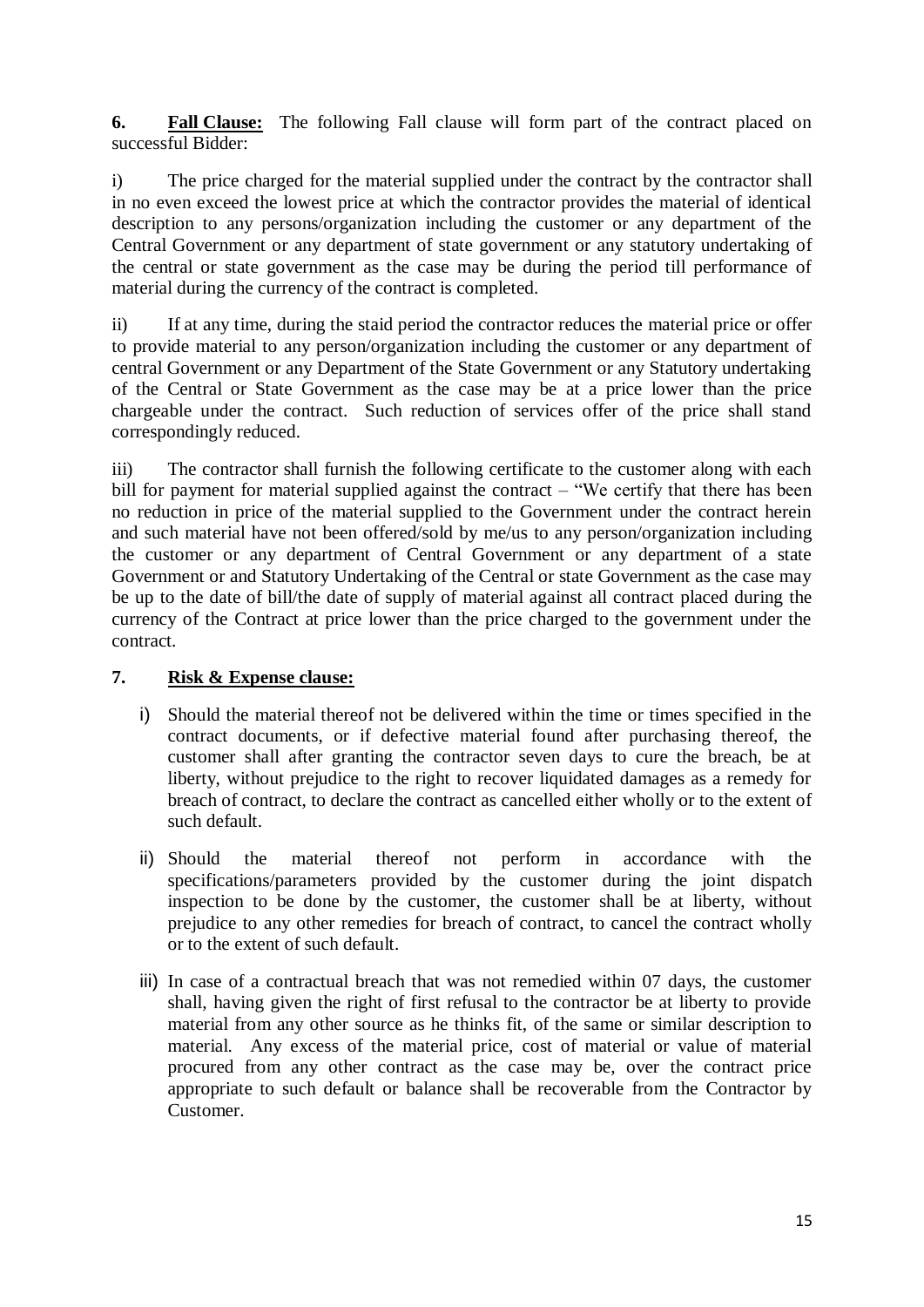### **8. Force Majeure Clause:**

- a. Neither party shall bear responsibility for the complete or partial non performance of any of its obligations (except for failure to pay any sum which has become due on account of receipt of goods under the provisions of the present contract), if the nonperformance results from such Force Majeure circumstances as Flood, Fire, Earth Quake and other acts of God as well as War, Military operation, blockade, Acts or Actions of State Authorities or any other circumstances beyond the parties control that have arisen after the conclusion of the present contract.
- b. In such circumstances the time stipulated for the performance of an obligation under the present contract is extended correspondingly for the period of time of action of these circumstances and their consequences.
- c. The party for which it becomes impossible to meet obligations under this contract due to Force Majeure conditions, is to notify in written form the other party of the beginning and cessation of the above circumstances immediately, but in any case not later than 10 (Ten) days from the moment of their beginning.
- d. Certificate of a Chamber of Commerce (Commerce and Industry) or other competent authority or organization of the respective country shall be a sufficient proof of commencement and cessation of the above circumstances.
- e. If the impossibility of complete or partial performance of an obligation lasts for more than one months either party hereto reserves the right to terminate the contract totally or partially upon giving prior written notice of 15 days to the other party of the intention to terminate without any liability other than reimbursement on the terms provided in the agreement for the goods received.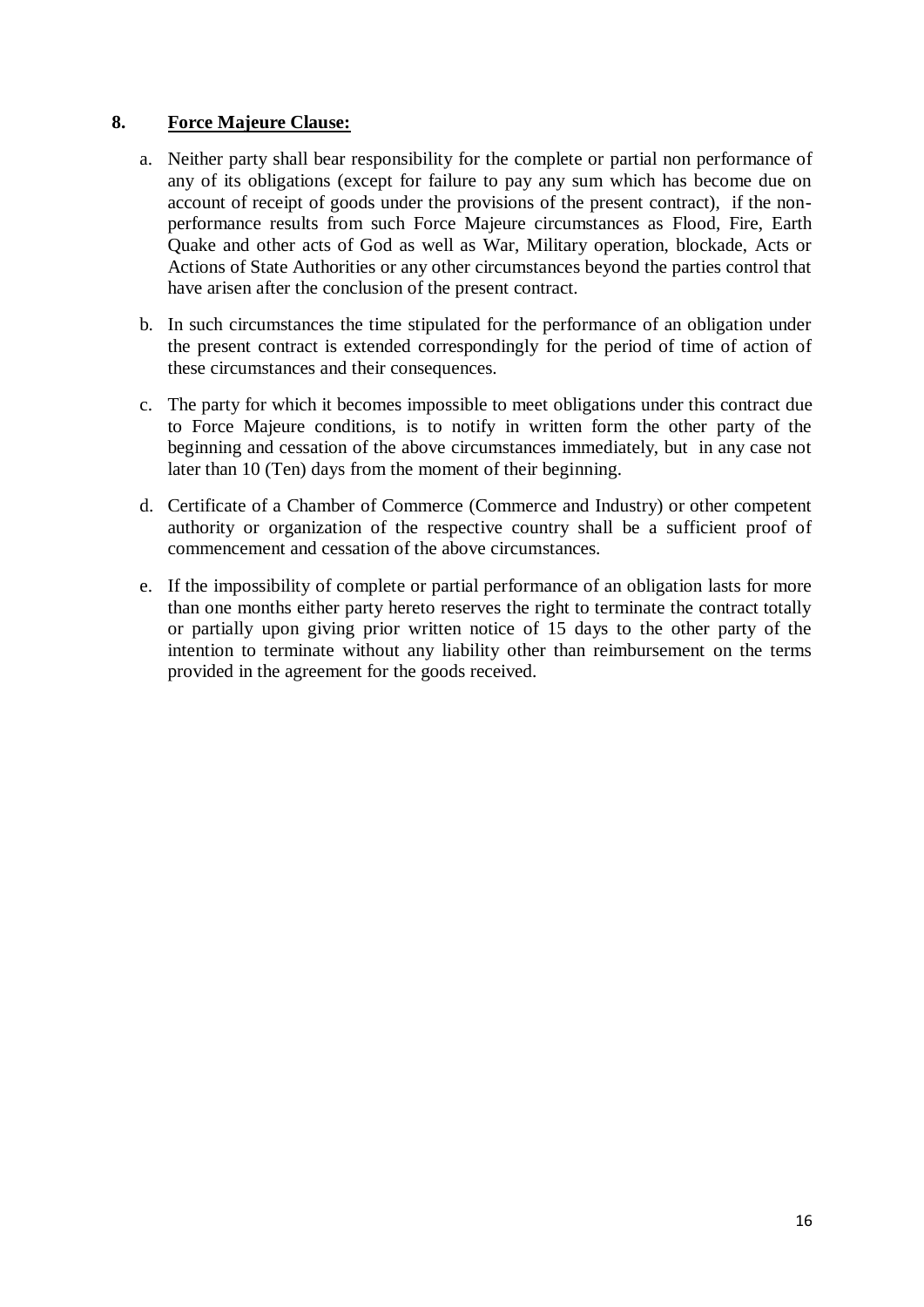### **Part V – Evaluation Criteria & Price Bid Issues**

- **1. Evaluation Criteria:** The broad guidelines for evaluation of Bids will be as follows:-
- **a.** Only those Bids will be evaluated which are found to be fulfilling all the eligibility and qualifying requirements of the RPF, both technically and commercially.
- **b.** The technical Bids forwarded by the Bidders will be evaluated by the Customer with reference to the technical characteristics/technical parameters/ eligibility criteria as mentioned in the RFP. The compliance of Technical Bids would be determined on the basis of the parameters specified in the RFP. The Price Bids (BOQ) of only those Bidders will be opened whose Technical Bids would clear the technical evaluation.
- **c.** The lowest Bid will be decided upon the lowest price quoted by the particular Bidder as per the Price Format given in BOQ. The consideration of taxes and duties in evaluation process will be as follows:

(i) All taxes and duties quoted by the Bidders will be considered. The ultimate cost to the customer would be the deciding factor for ranking of Bids.

- **d.** The Bidders are required to spell out the rates of GST in unambiguous terms. In the absence of any such stipulation it will be presumed that the prices quoted are firm and no claim on account of such taxes & duties will be entrained after the opening of tenders. If a Bidder is exempted from payment of GST up to any value of services from them, they should clearly state that no GST will be charged by them up to the limit of exemption by Government which they may have The documentary evidence for exemption of any statutory duties and taxes has to be produced along with price bid. If any concession is available in regard to rate/quantum of GST with the approval of Government, it should be brought out clearly. Stipulation like, GST is presently not applicable but the same will be charged if it becomes leviable later on, will not be accepted unless in such cases it is clearly stated by a Bidder that GST will not be charged by him even if the same becomes applicable later on. In respect of the Bidders who fail to comply with this requirement, their quoted prices shall be loaded with the quantum of GST which is normally applicable on the item in question for the purpose of comparing their prices with other Bidders.
- **e.** If there is a discrepancy between the unit price and the total price that is obtained by multiplying the unit price and quantity, the unit price will prevail and the total price will be corrected. If there is a discrepancy between words and figures, the amount in words will prevail for calculation of price.
- **f.** The Lowest Acceptable Bid will be considered further for placement of contract/supply order after complete clarification and price negotiations if required as decided by the customer. Customer also reserves the right to do Apportionment of Quantity, if it is convinced that Lowest Bidder is not in a position to supply full number of store & services within stipulated time and the same will be placed at Lowest-1 rate.
- **g.** Any other criteria as applicable to suit a particular case.
- **h.** Evaluation will be done as per extant orders issued by MoF on time to time on above subject.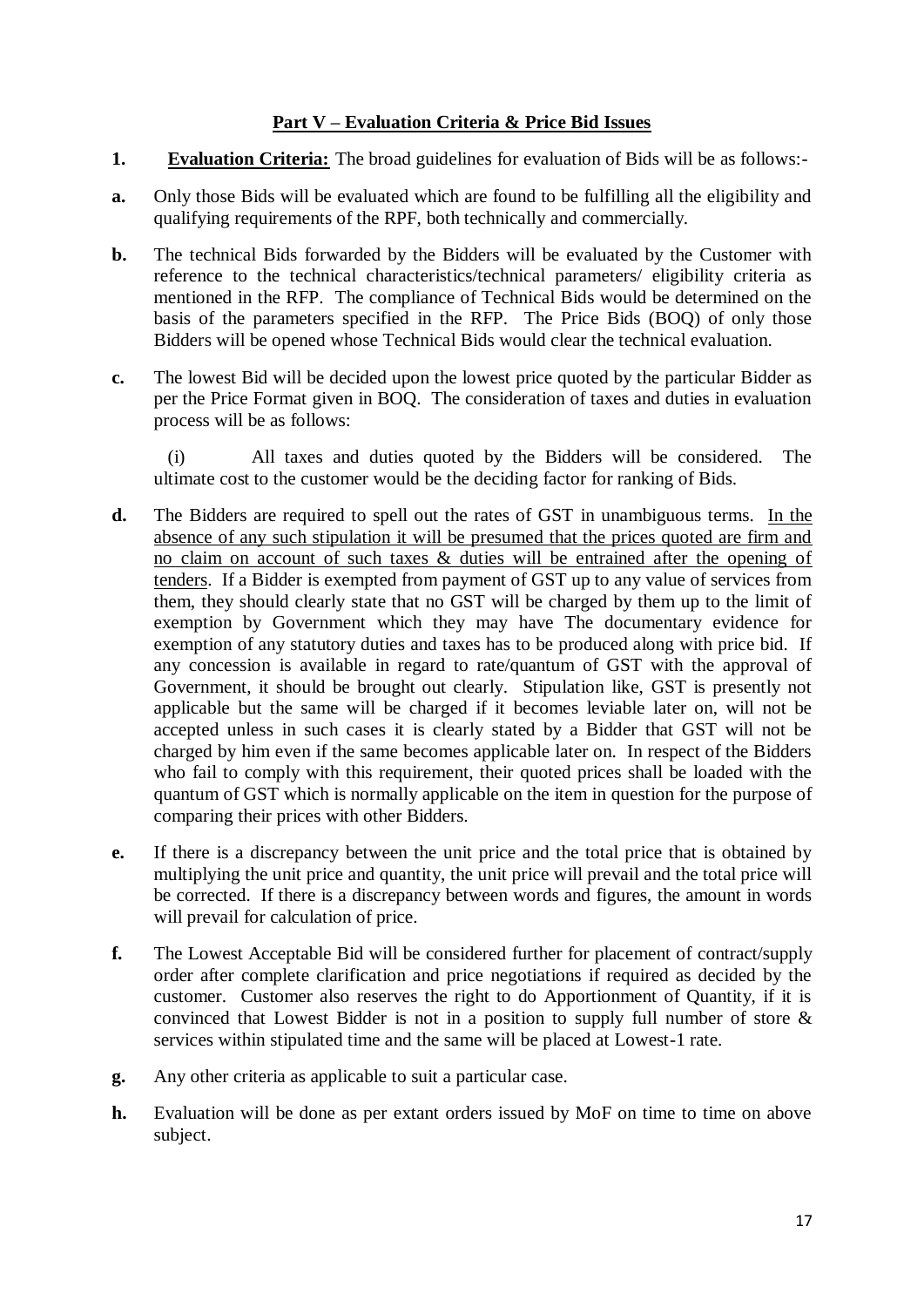### 2. **Price Bid Format: As per BOQ uploaded as CPP Portal.**

Bidders are required to fill the BOQ correctly and submitted online through Central Public Procurement Portal *[\(http://eprocure.gov.in/eprocure/app](http://eprocure.gov.in/eprocure/app)* only. No hard copy of the BOQ duly filled to be enclosed with Technical Bids or any other documents.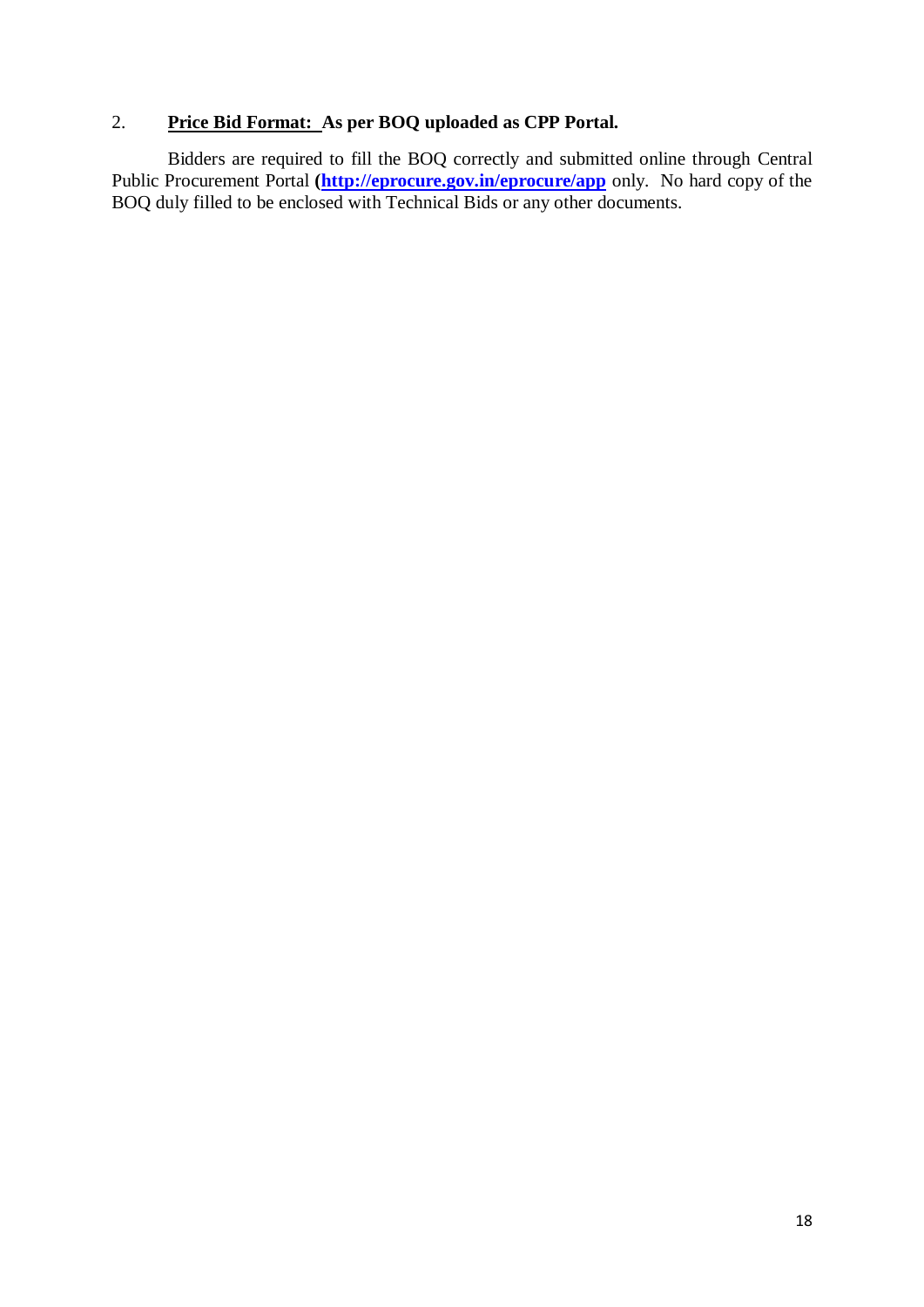### **DECLARATION**

I hereby certify that the information furnished above is true and correct to the best of my / our knowledge and I have read and understood the terms and conditions contained in the RFP/Tender Document. I understand that in case any deviation is found in the above statement at any stage, I / We will be blacklisted and will not have any dealing with the DFF in future.

**(Signature of Authorized signatory with date and seal)**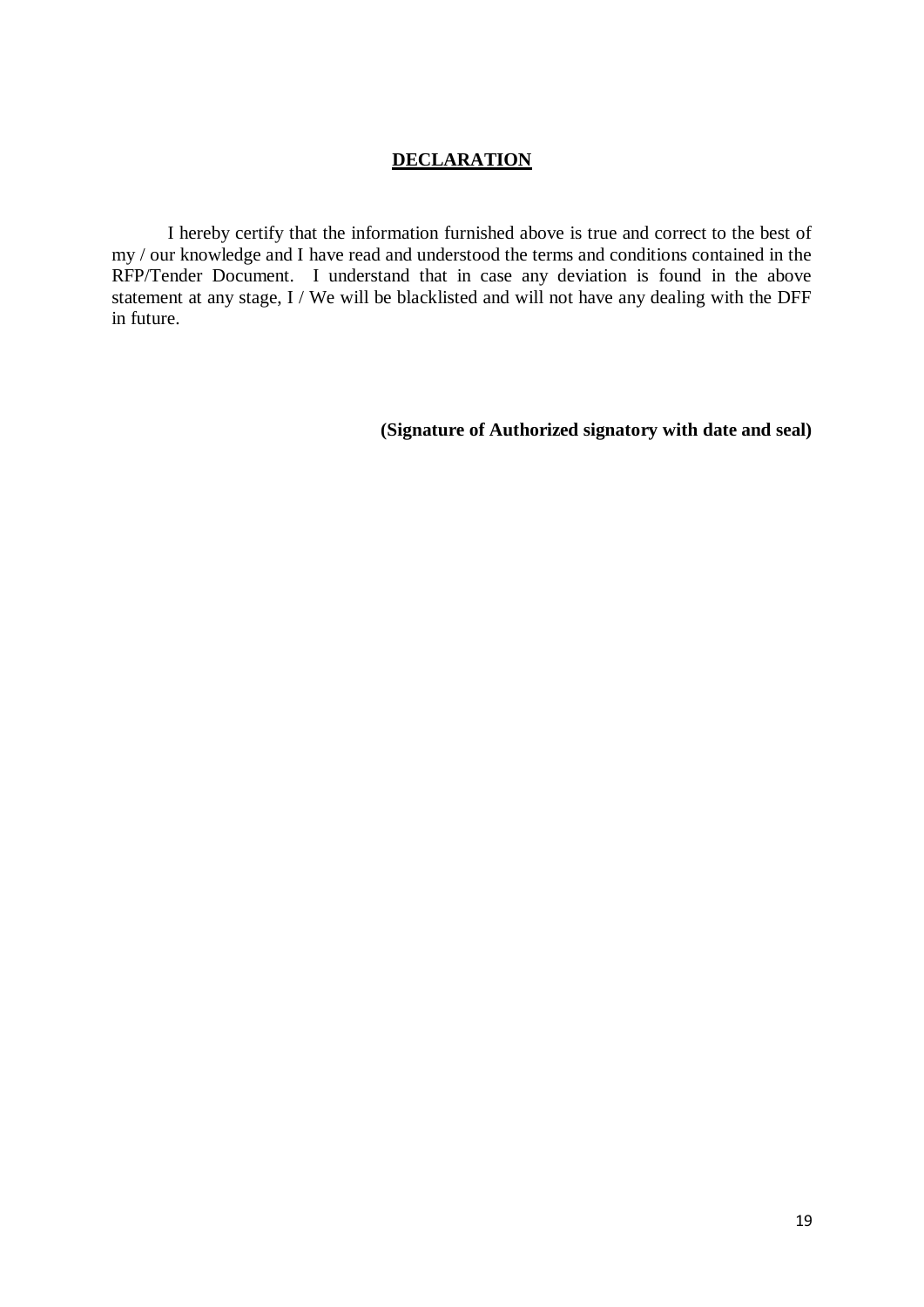### **Annexure-I**

Instructions for Online Bid Submission Instructions to the Bidders to submit the bids online thro" the eProcurement site [https://eprocure.gov.in](https://eprocure.gov.in/)

- 1) Bidder should do the registration in the tender site using the "Click here to Enroll" option available.
- 2) Then the Digital signature of SIFY/TCS/nCode or any Certifying Authority is to be registered after logging into the site.
- 3) Bidder can use "My Space" area to update standard documents in advance as required for various tenders and use them during bid submission. This will facilitate the bid submission process by reducing time.
- 4) Bidder may read the tenders published in the site ad download the required documents/tender schedules for the tenders he is interested.
- 5) Bidder then logs in to the site using the secured log in by giving the user id/password chosen during registration and password of the DSC/e-token.
- 6) Only one DSC should be used for a bidder and should not be misused by others.
- 7) Bidder should read the tender schedules carefully and submit the documents as asked, otherwise, the bid will be rejected.
- 8) If there are any clarifications, this may be obtained using clarifications, or during the pre-bid meeting. Bidder should take into account of the corrigenda publisher before submitting the bids online.
- 9) Bidder must in advance prepare the bid documents to be submitted as indicated in the tender schedule and they should be in required format. If there is more than one document, they can be clubbed together.
- 10) Bidder should prepare the EMD as specified in the tender. The original should be posted/couriered/given in person to the specified location as per Tender Document, latest by the last date of bid submission,
- 11) Bidder selects the tender which he is interested using search option  $\&$  then move it to the my favorites folder.
- 12) From the my favorites folder, he selects the tender to view all the details indicated.
- 13) The bidder reads the terms & conditions and accepts the same to proceed further to submit the bids.
- 14) The bidder has to select the payment option as offline to pay the EMD as applicable.
- 15) The details of the DD/any other accepted instrument, physically sent, should tally with the details available in the scanned copy and the date entered during bid submission time. Otherwise the bid submitted will not be acceptable.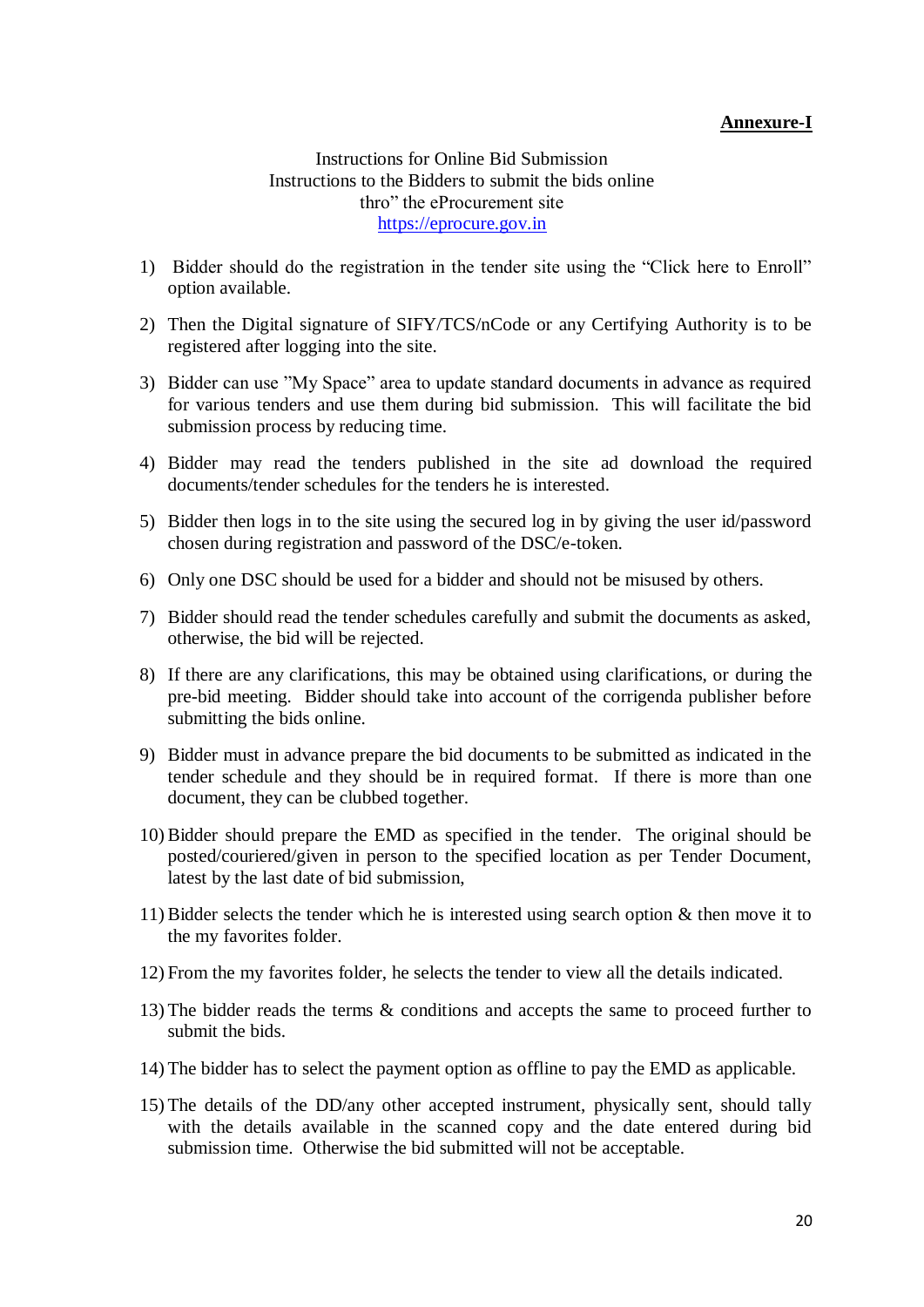- 16) The bidder has to enter the password of the DSC/e-token and the required bid documents have to be uploaded one by one as indicated.
- 17) The rates offered details have to be entered separately in a spread sheet file (xis) in the space allotted and should be updated as BOQ.xis file for each tender after the financial bid. The BOQ file, if found modified by the bidder will result in rejection of the bid.
- 18) The tendering system will give a successful bid updating message & then a bid summary will be shown with the bid no.  $\&$  the date  $\&$  time of submission of the bid with all other relevant details. The bidder has to submit the relevant files required as indicated in the cover content. In case of any irrelevant files, the bid will be rejected.
- 19) The bid summary has to be printed and kept as an acknowledgement as a token of the submission of the bid.
- 20) The bid summary will act as a proof of bid submission for a tender floated and will also act as an entry point to participate in the bid opening date.
- 21) For any clarifications with the TIA, the bid number can be used as a reference.
- 22) Bidder should log into the site well in advance for bid submission so that he submits the bid in time i.e. on or before the bid submission time. If there is any delay, due to other issues, bidder only will be responsible.
- 23) Each document to be uploaded online for the tenders should be less than 2 MB. If any document is more than 2 MB, it can be reduced by scanning at lo resolution and the same can be uploaded. However, if the file size is less than 1 MB, the transaction/uploading time will be very fast.
- 24) The time settings fixed in the server side & displayed at the top of the tender site, will be valid for all actions of requesting, bid submission, bid opening etc. In the eProcurement system. The bidders should follow this time during bid submission.
- 25) All the data being entered by the bidders would be encrypted using PKI encryption techniques to ensure the secrecy of the data. The data entered will not viewable by unauthorized persons during bid submission & not be viewable by any one until the time of bid opening.
- 26) The confidentiality of the bids is maintained since the secured Socket Layer 128 bit encryption technology is used. Data storage encryption of sensitive fields is done.
- 27) Any document that is uploaded to the server is subjected to symmetric encryption using a generated symmetric key. Further this key is subjected to asymmetric encryption using buyer's public keys. Overall, the submitted tender documents become readable only after the tender opening by the authorized individual.
- 28) For any queries, the bidders are asked to contact by mail [cppp-nic@nic.in](mailto:cppp-nic@nic.in) or by phone: 1-800-233-7315 well in advance.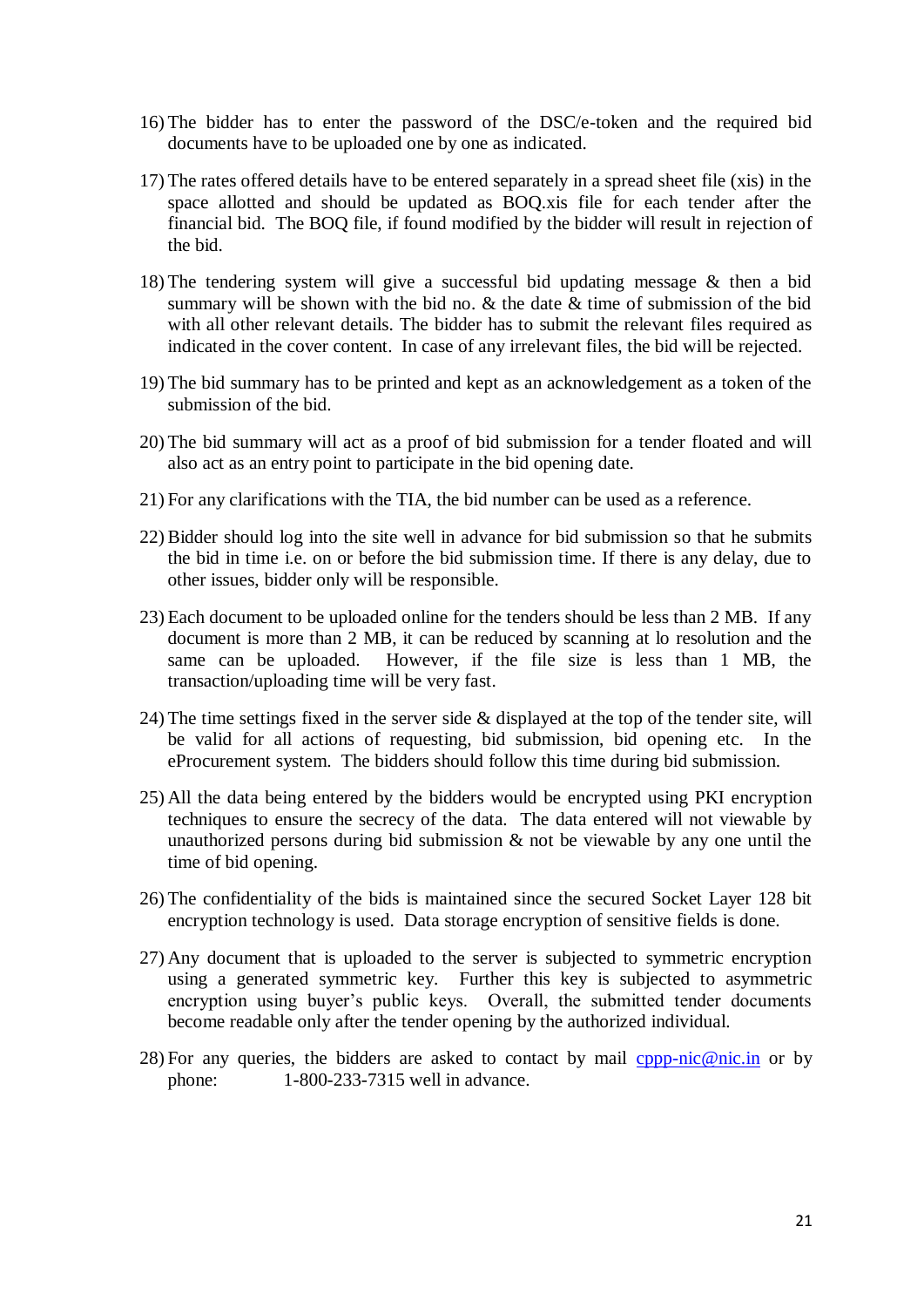### **Annexure-II**

### **EMD Bank Guarantee format**

| made to the said Customer, the bank binds itself, its successors and assigns by these presents. |  |  |  |  |
|-------------------------------------------------------------------------------------------------|--|--|--|--|

Sealed with the Common Seal of the said Bank this…………………day of ………20………

The conditions of obligation are:

(i) If the Bidder withdraws or amends, impairs or derogates from the Bid in any respect within the period of validity of this tender.

(ii) If the Bidder having been notified of the acceptance of his tender by the Buyer during the period of its validity.

- a) If the Bidder fails to furnish the Performance Security for the due performance of the contract.
- b) Fails or refuses to accept/execute the contract.

WE undertake to pay the Customer up to the above amount upon receipt of its first written demand, without the customer having to substantiate its demand, provided that in its demand the customer will note that the amount claimed by it is due to it owing to the occurrence of one or both the two conditions, specifying the occurred condition or conditions.

This guarantee will remain in force upto and including 45 days after the period of tender validity and any demand in respect thereof should reach the Bank not later than the above date.

………………………………….

**(Signature of the authorized officer of the Bank)**

**Name and designation of the officer**

**Seal, name & address of the Bank and address of the Branch)**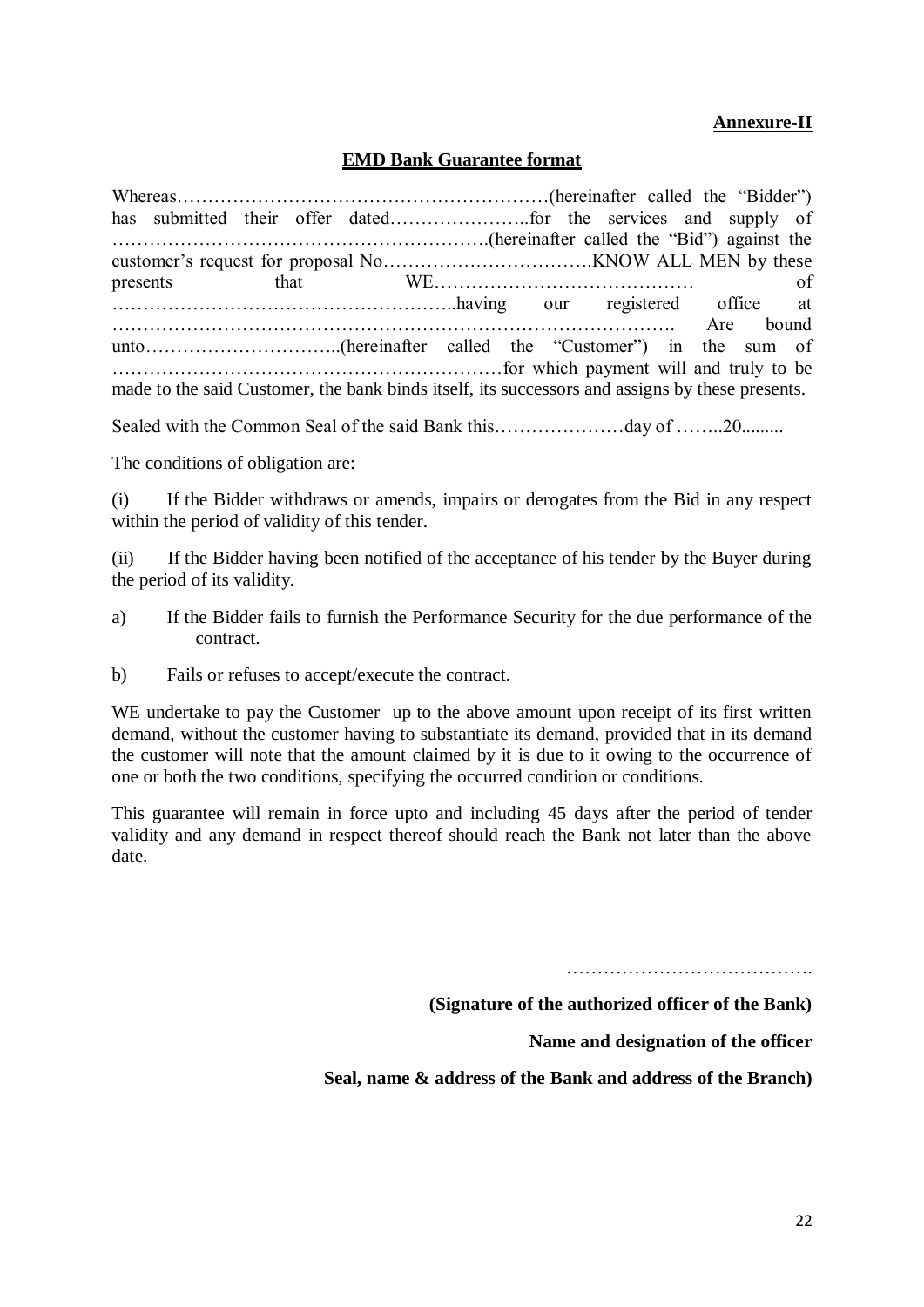### **Format of Arbitration Clause –Indigenous Private bidders**

- 1. All disputes of differences arising out of or in connection with the present contract including the one connected with the validity of the present contract or any part thereof, should be settled by bilateral discussions.
- 2. Any dispute, disagreement of question arising out of or relating to this contract or relating to construction or performance (except as to any matter the decision or determination whereof is provided for by these conditions), which cannot be settled amicably, shall within sixty (60) days or such longer period as may be mutually agreed upon, from the date on which either party informs the other in writing by a notice that such dispute, disagreement or question exists, will be referred to a sole Arbitrator.
- 3. Within (60) days of the receipt of the said notice, an arbitrator shall be nominated in writing by the authority agreed upon by the parties.
- 4. The sole Arbitrator shall have its seal in New Delhi or such other place in India as may be mutually agreed to between the parties.
- 5. The arbitration proceedings shall be conducted under the Indian Arbitration and Conciliation Act, 1996 and the award of such Arbitration Tribunal shall be enforceable in Indian Courts only.
- 6. Each party shall bear its own cost of preparing and presenting its case. The cost of arbitration including the fees and expenses shall be shared equally by the parties, unless otherwise awarded by the sole arbitrator.
- 7. The parties shall continue to perform their respective obligations under this contract during the pendency of the arbitration proceedings except in so far as such obligations are the subject matter of the said arbitration proceedings.

**(Note:** In the event of the parties deciding to refer the dispute/s for adjudication to an Arbitral Tribunal then one arbitrator each will be appointed by each party and the case will be referred to the Indian Council of Arbitration (ICADR) for nomination of the third arbitrator. The fees of the arbitrator appointed by the parties shall be borne by each party and the fees of the third arbitrator, if appointed, shall be equally shared by the Customer and Contractor.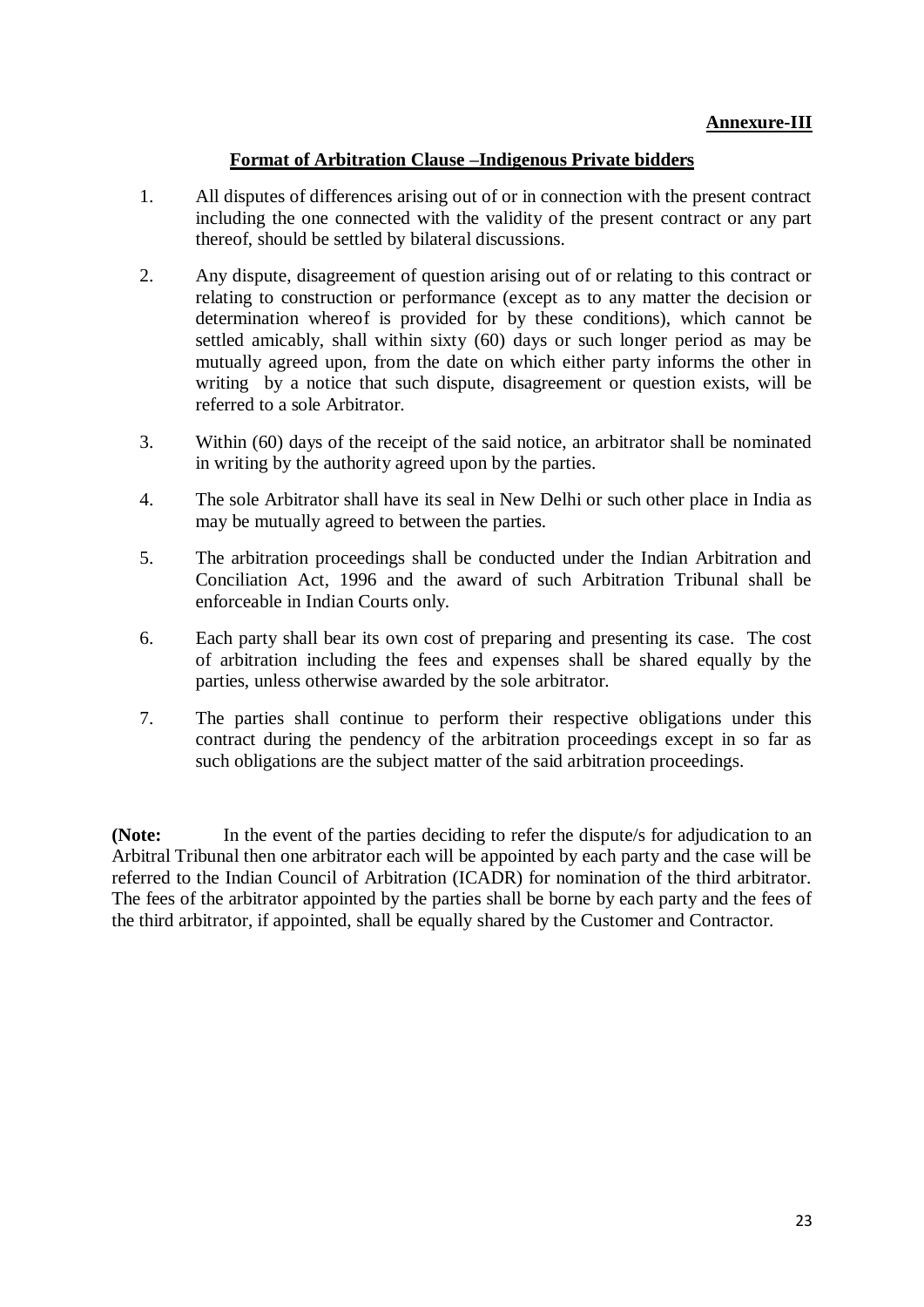### **Annexure-IV**

### **Format of Arbitration Clause – Foreign bidders**

i) All disputes or differences arising out of or in connection with the present contract including the one connected with the validity of the present contract or any part thereof, should be settled by bilateral discussions.

ii) Any dispute, disagreement of question arising out of or relating to this contract or relating to construction or performance (except as to any matter the decision or determination whereof is provided for by these conditions), which cannot be settled amicably, shall within sixty (60) days or such longer period as may be mutually agreed upon, from the date on which either party informs the other in writing by a notice that such dispute, disagreement or question exists, will be referred to a sole Arbitrator.

iii) Within sixty (60) days of the receipt of the said notice, one arbitrator shall be nominated in writing by the SELLER and one arbitrator shall be nominated by the BUYER.

iv) The third arbitrator, who shall not be a citizen or domicile of the country of either of the parties or of any other country unacceptable to any of the parties, the said arbitration shall be nominated by the parties within (90) days of the receipt of the notice mentioned above, failing which the third arbitrator may be nominated under the provisions of UNCITRAL by the International Chamber of Commerce, Paris at the request of either party. However the said nomination would be after consultation with both the parties and shall preclude any citizen or domicile of any country as mentioned above. The arbitrator nominated under this clause shall not be regarded nor act as an umpire.

v) The Arbitration Tribunal shall have its seat in New Delhi or such other place in India as may be mutually agreed to between the parties.

vi) The arbitration proceedings shall be conducted in India under the Indian Arbitration and Conciliation Act, 1996 and the award of such Arbitration Tribunal shall be enforceable in Indian Courts or as may be mutually agreed between the parties.

vii) The decision of the majority of the arbitrators shall be final and binding on the parties to the contract.

viii) Each party shall bear its own cost of preparing and presenting its case. The cost of arbitration including the fees and expenses of the third arbitrator shall be shared equally by the Seller and the Buyer, unless otherwise awarded by the Arbitration Tribunal.

ix) In the event of a vacancy caused in the office of the arbitrators, the party which nominated such arbitrator shall be entitled to nominate another in his place and the arbitration proceedings shall continue from the stage they were left by the outgoing arbitrator.

x) In the event of one of the parties failing to nominate its arbitrator within 60 days as above or if any of the parties does not nominate another arbitrator within 60 days of the place of arbitrator falling vacant, then the other party shall be entitled after due notice of at least 30 days to request the International Chamber of Commerce to nominate another arbitrator as above.

xi) If the place of the third arbitrator falls vacant, his substitute shall be nominated according to the provisions herein above stipulated.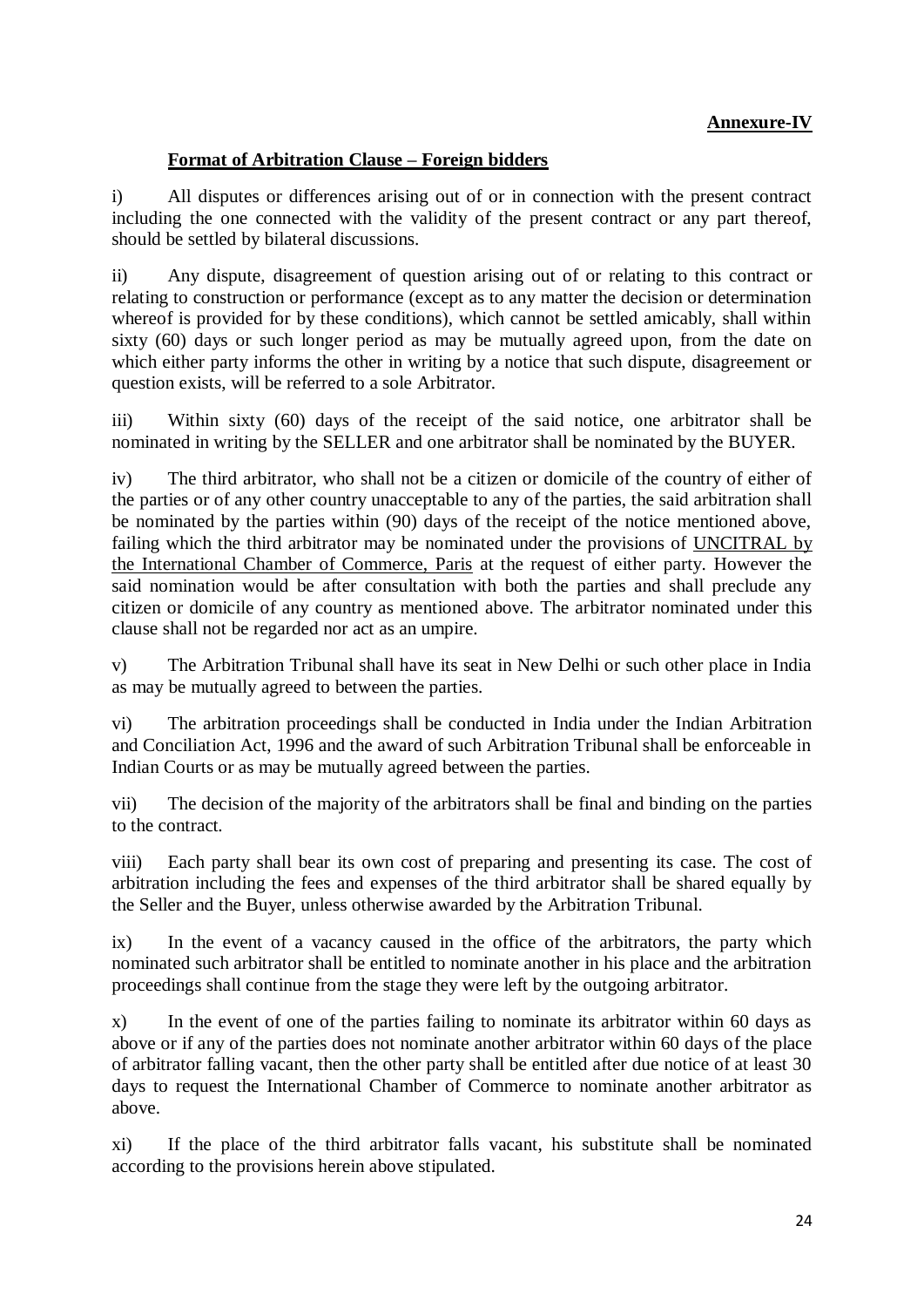xii) The parties shall continue to perform their respective obligations under this contract during the pendency of the arbitration proceedings except in so far as such obligations are the subject matter of the said arbitration proceedings.

(**Note -** The provisions with regard to appointment of an Arbitrator by the International Chamber of Commerce, Paris shall only be resorted to in cases of International Commercial Arbitration. Similarly, the UNCITRAL provisions will only apply with regard to appointment of Arbitrator, fixation of fees of the Arbitrator when it is a foreign arbitration. The procedure to be adopted during arbitration will be as provided in the Indian Arbitration & Conciliation Act, 1996.)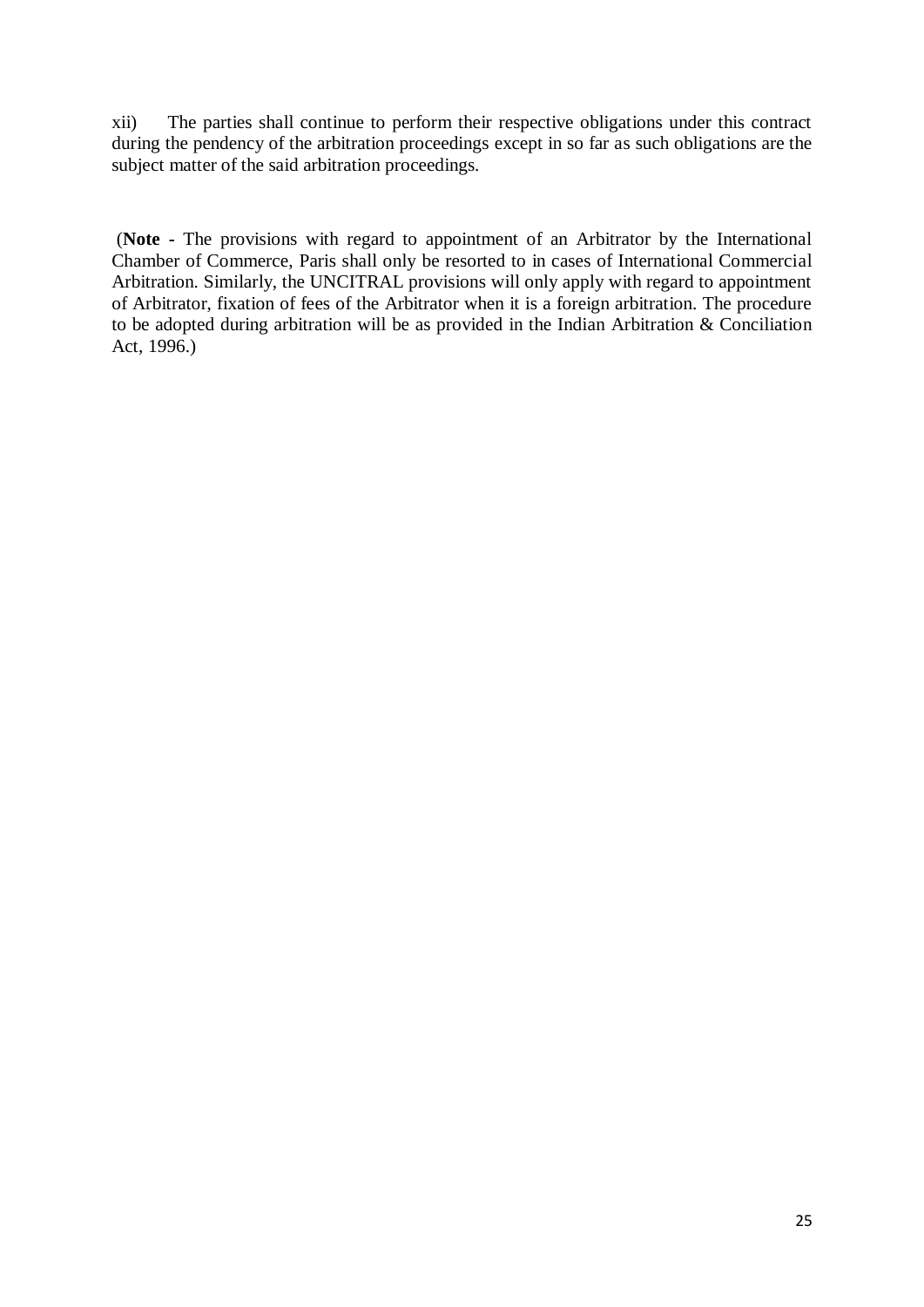### **Annexure-V**

### **Format of Arbitration Clause – CPSU**

In the event of any dispute or difference relating to the interpretation and application of the provisions of the contract, such dispute or difference shall be referred by either party to the Permanent Arbitration Machinery set up in the Department of Public Enterprises and that if the Department of Public Enterprises fails to settle the dispute, the same will be referred to the Committee constituted by the Cabinet Secretariat.